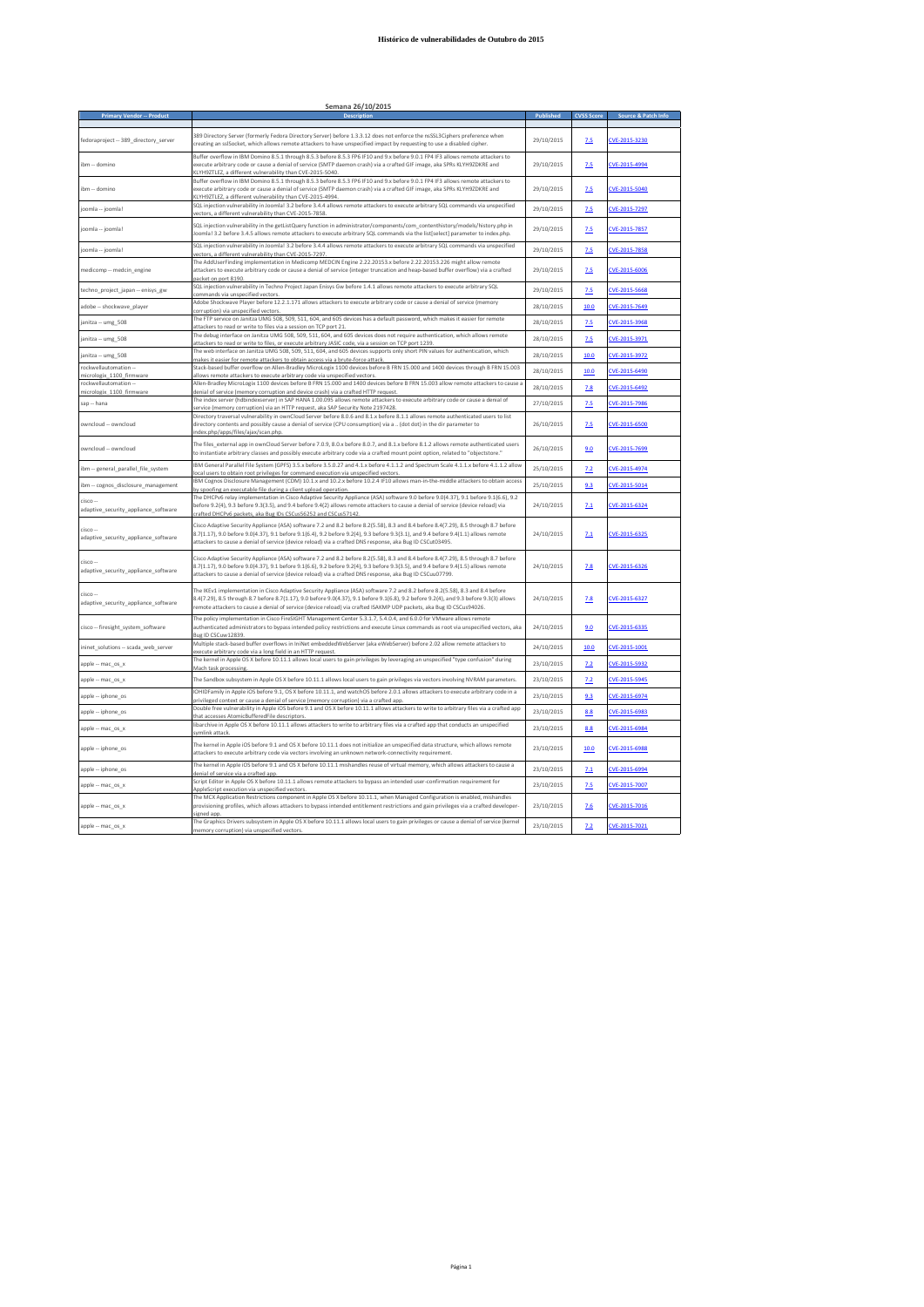| <b>Primary Vendor - Produc</b>                                                                          | Semana 19/10/2015                                                                                                                                                                                                                                                                                                                                                                                                                                                                                                                                                                                                                                                                                                                                                                                                                                                                                                                              |            |                   |                     |
|---------------------------------------------------------------------------------------------------------|------------------------------------------------------------------------------------------------------------------------------------------------------------------------------------------------------------------------------------------------------------------------------------------------------------------------------------------------------------------------------------------------------------------------------------------------------------------------------------------------------------------------------------------------------------------------------------------------------------------------------------------------------------------------------------------------------------------------------------------------------------------------------------------------------------------------------------------------------------------------------------------------------------------------------------------------|------------|-------------------|---------------------|
|                                                                                                         |                                                                                                                                                                                                                                                                                                                                                                                                                                                                                                                                                                                                                                                                                                                                                                                                                                                                                                                                                |            | <b>CVSS Score</b> | Source & Patch Info |
| apple -- itunes                                                                                         | CoreText in Apple iOS before 9.1, OS X before 10.11.1, and iTunes before 12.3.1 allows remote attackers to execute arbitrary code or<br>cause a denial of service (memory corruption) via a crafted font file, a different vulnerability than CVE-2015-6992 and CVE-2015-<br>7017.                                                                                                                                                                                                                                                                                                                                                                                                                                                                                                                                                                                                                                                             | 23/10/2015 | 2.5               | CVE-2015-6975       |
| apple -- iphone_os                                                                                      | GasGauge in Apple iOS before 9.1 allows attackers to execute arbitrary code in a privileged context or cause a denial of service<br>(memory corruption) via a crafted app.                                                                                                                                                                                                                                                                                                                                                                                                                                                                                                                                                                                                                                                                                                                                                                     | 23/10/2015 | 9.3               | CVE-2015-6979       |
| apple -- iphone_os                                                                                      | com.apple.driver.AppleVXD393 in the Graphics Driver subsystem in Apple iOS before 9.1 allows attackers to execute arbitrary code<br>via a crafted app that leverages an unspecified "type confusion.'<br>CoreText in Apple iOS before 9.1, OS X before 10.11.1, and iTunes before 12.3.1 allows remote attackers to execute arbitrary code or                                                                                                                                                                                                                                                                                                                                                                                                                                                                                                                                                                                                  | 23/10/2015 | 9.3               | CVE-2015-6986       |
| apple -- itunes                                                                                         | cause a denial of service (memory corruption) via a crafted font file, a different vulnerability than CVE-2015-6975 and CVE-2015-<br>7017                                                                                                                                                                                                                                                                                                                                                                                                                                                                                                                                                                                                                                                                                                                                                                                                      | 23/10/2015 | 2.5               | CVE-2015-6992       |
| apple -- iphone_os                                                                                      | The kernel in Apple iOS before 9.1 allows attackers to cause a denial of service via a crafted app.<br>CoreText in Apple iOS before 9.1, OS X before 10.11.1, and iTunes before 12.3.1 allows remote attackers to execute arbitrary code or                                                                                                                                                                                                                                                                                                                                                                                                                                                                                                                                                                                                                                                                                                    | 23/10/2015 | 7.1               | CVE-2015-7004       |
| apple -- itunes                                                                                         | cause a denial of service (memory corruption) via a crafted font file, a different vulnerability than CVE-2015-6975 and CVE-2015-                                                                                                                                                                                                                                                                                                                                                                                                                                                                                                                                                                                                                                                                                                                                                                                                              | 23/10/2015 | 7.5               | CVE-2015-7017       |
| apple -- xcode                                                                                          | The Swift implementation in Apple Xcode before 7.1 mishandles type conversion, which has unspecified impact and attack vectors.<br>Apple Mac EFI before 2015-002, as used in OS X before 10.11.1 and other products, mishandles arguments, which allows attackers to                                                                                                                                                                                                                                                                                                                                                                                                                                                                                                                                                                                                                                                                           | 23/10/2015 | 2.5               | CVE-2015-7030       |
| apple -- mac_os_x                                                                                       | each "unused" functions via unspecified vectors                                                                                                                                                                                                                                                                                                                                                                                                                                                                                                                                                                                                                                                                                                                                                                                                                                                                                                | 23/10/2015 | 7.5               | CVE-2015-7035       |
| drupal_7_driver_for_sql_server_and_sql_a<br>zure_project --<br>drupal_7_driver_for_sql_server_and_sql_a | The escapeLike function in sqlsrv/database.inc in the Drupal 7 driver for SQL Server and SQL Azure 7.x-1.x before 7.x-1.4 does not<br>properly escape certain characters, which allows remote attackers to execute arbitrary SQL commands vectors involving a module<br>using the db like function.                                                                                                                                                                                                                                                                                                                                                                                                                                                                                                                                                                                                                                            | 21/10/2015 | 7.5               | CVE-2015-7876       |
| zure<br>microsoft -- sharepoint                                                                         | SQL injection vulnerability in Runtime/Runtime/AjaxCall.ashx in K2 blackpearl, smartforms, and K2 for SharePoint 4.6.7 allows<br>remote attackers to execute arbitrary SQL commands via the xml parameter.                                                                                                                                                                                                                                                                                                                                                                                                                                                                                                                                                                                                                                                                                                                                     | 21/10/2015 | 7.5               | CVE-2015-7299       |
|                                                                                                         |                                                                                                                                                                                                                                                                                                                                                                                                                                                                                                                                                                                                                                                                                                                                                                                                                                                                                                                                                |            |                   |                     |
| oracle -- communications_applications                                                                   | Unspecified vulnerability in (1) the Oracle Communications Diameter Signaling Router (DSR) component in Oracle Communications<br>Applications 4.1.6 and earlier, 5.1.0 and earlier, 6.0.2 and earlier, and 7.1.0 and earlier; (2) the Oracle Communications Performance<br>Intelligence Center Software component in Oracle Communications Applications 9.0.3 and earlier and 10.1.5 and earlier; (3) the<br>Oracle Communications Policy Management component in Oracle Communications Applications 9.9.0 and earlier, 10.5.0 and earlier,<br>11.5.0 and earlier, and 12.1.0 and earlier; (4) the Oracle Communications Tekelec HLR Router component in Oracle Communications<br>Applications 4.0.0; and (5) the Oracle Communications User Data Repository component in Oracle Communications Applications<br>10.2.0 and earlier allows remote attackers to affect confidentiality, integrity, and availability via vectors related to PMAC. | 21/10/2015 | 10.0              | CVE-2015-2608       |
| oracle -- database server                                                                               | Unspecified vulnerability in the Java VM component in Oracle Database Server 11.2.0.4, 12.1.0.1, and 12.1.0.2 allows remote<br>authenticated users to affect confidentiality, integrity, and availability via unknown vectors                                                                                                                                                                                                                                                                                                                                                                                                                                                                                                                                                                                                                                                                                                                  | 21/10/2015 | 9.0               | CVE-2015-4794       |
| oracle -- industry_applications                                                                         | Unspecified vulnerability in the Oracle Utilities Work and Asset Management component in Oracle Industry Applications 1.9.1.1.2<br>allows remote attackers to affect confidentiality, integrity, and availability via unknown vectors related to Add-On Applications.                                                                                                                                                                                                                                                                                                                                                                                                                                                                                                                                                                                                                                                                          | 21/10/2015 | 2.5               | CVE-2015-4795       |
| oracle -- database server                                                                               | Unspecified vulnerability in the Java VM component in Oracle Database Server 11.2.0.4, 12.1.0.1, and 12.1.0.2, when running on<br>Windows, allows remote authenticated users to affect confidentiality, integrity, and availability via unknown vectors, a different<br>ulnerability than CVE-2015-4888                                                                                                                                                                                                                                                                                                                                                                                                                                                                                                                                                                                                                                        | 21/10/2015 | 9.0               | CVE-2015-4796       |
| oracle -- jdk                                                                                           | Unspecified vulnerability in Oracle Java SE 6u101, 7u85, and 8u60, and Java SE Embedded 8u51, allows remote attackers to affect<br>confidentiality, integrity, and availability via unknown vectors related to Serialization.                                                                                                                                                                                                                                                                                                                                                                                                                                                                                                                                                                                                                                                                                                                  | 21/10/2015 | 10.0              | CVE-2015-4805       |
| oracle -- mysql                                                                                         | Unspecified vulnerability in Oracle MySQL Server 5.5.44 and earlier, and 5.6.25 and earlier, allows local users to affect<br>confidentiality, integrity, and availability via unknown vectors related to Client programs                                                                                                                                                                                                                                                                                                                                                                                                                                                                                                                                                                                                                                                                                                                       | 21/10/2015 | 7.2               | CVE-2015-4819       |
| oracle --<br>oracle_and_sun_systems_product_suite                                                       | Unspecified vulnerability in the Integrated Lights Out Manager (ILOM) component in Oracle Sun Systems Products Suite 3.0, 3.1, and<br>3.2 allows remote attackers to affect confidentiality, integrity, and availability via unknown vectors related to Web.                                                                                                                                                                                                                                                                                                                                                                                                                                                                                                                                                                                                                                                                                   | 21/10/2015 | 9.3               | CVE-2015-4821       |
| oracle -- jdk                                                                                           | Unspecified vulnerability in Oracle Java SE 6u101, 7u85, and 8u60, and Java SE Embedded 8u51, allows remote attackers to affect<br>confidentiality, integrity, and availability via vectors related to CORBA, a different vulnerability than CVE-2015-4881.                                                                                                                                                                                                                                                                                                                                                                                                                                                                                                                                                                                                                                                                                    | 21/10/2015 | 10.0              | CVE-2015-4835       |
| oracle -- jdk                                                                                           | Unspecified vulnerability in Oracle Java SE 6u101, 7u85, and 8u60, and Java SE Embedded 8u51, allows remote attackers to affect<br>confidentiality, integrity, and availability via unknown vectors related to Libraries                                                                                                                                                                                                                                                                                                                                                                                                                                                                                                                                                                                                                                                                                                                       | 21/10/2015 | 10.0              | CVE-2015-4843       |
| oracle -- jdk                                                                                           | Unspecified vulnerability in Oracle Java SE 6u101, 7u85, and 8u60, and Java SE Embedded 8u51, allows remote attackers to affect<br>confidentiality, integrity, and availability via unknown vectors related to 2D.                                                                                                                                                                                                                                                                                                                                                                                                                                                                                                                                                                                                                                                                                                                             | 21/10/2015 | 10.0              | CVE-2015-4844       |
| oracle -- jdk                                                                                           | Unspecified vulnerability in Oracle Java SE 6u101, 7u85, and 8u60, and Java SE Embedded 8u51, allows remote attackers to affect<br>confidentiality, integrity, and availability via vectors related to RMI, a different vulnerability than CVE-2015-4883.                                                                                                                                                                                                                                                                                                                                                                                                                                                                                                                                                                                                                                                                                      | 21/10/2015 | 10.0              | CVE-2015-4860       |
| oracle -- database server                                                                               | Unspecified vulnerability in the Portable Clusterware component in Oracle Database Server 11.2.0.4, 12.1.0.1, and 12.1.0.2 allows<br>emote attackers to affect confidentiality, integrity, and availability via unknown vectors.                                                                                                                                                                                                                                                                                                                                                                                                                                                                                                                                                                                                                                                                                                               | 21/10/2015 | 10.0              | CVE-2015-4863       |
| oracle -- jdk                                                                                           | Unspecified vulnerability in Oracle Java SE 8u60 and Java SE Embedded 8u51 allows remote attackers to affect confidentiality,<br>integrity, and availability via unknown vectors related to Libraries                                                                                                                                                                                                                                                                                                                                                                                                                                                                                                                                                                                                                                                                                                                                          | 21/10/2015 | 7.6               | CVE-2015-4868       |
| oracle -- database_server                                                                               | Unspecified vulnerability in the Database Scheduler component in Oracle Database Server 11.2.0.4, 12.1.0.1, and 12.1.0.2 allows<br>remote authenticated users to affect confidentiality, integrity, and availability via unknown vectors related to Local.                                                                                                                                                                                                                                                                                                                                                                                                                                                                                                                                                                                                                                                                                     | 21/10/2015 | 9.0               | CVE-2015-4873       |
| oracle -- jdk                                                                                           | Unspecified vulnerability in Oracle Java SE 6u101, 7u85, and 8u60, and Java SE Embedded 8u51, allows remote attackers to affect<br>confidentiality, integrity, and availability via vectors related to CORBA, a different vulnerability than CVE-2015-4835.                                                                                                                                                                                                                                                                                                                                                                                                                                                                                                                                                                                                                                                                                    | 21/10/2015 | 10.0              | CVE-2015-4881       |
| oracle -- jdk                                                                                           | Unspecified vulnerability in Oracle Java SE 6u101, 7u85, and 8u60, and Java SE Embedded 8u51, allows remote attackers to affect<br>confidentiality, integrity, and availability via vectors related to RMI, a different vulnerability than CVE-2015-4860.                                                                                                                                                                                                                                                                                                                                                                                                                                                                                                                                                                                                                                                                                      | 21/10/2015 | 10.0              | CVE-2015-4883       |
| oracle -- jdk                                                                                           | Unspecified vulnerability in Oracle Java SE 8u60 allows remote attackers to affect confidentiality, integrity, and availability via<br>unknown vectors related to JavaFX                                                                                                                                                                                                                                                                                                                                                                                                                                                                                                                                                                                                                                                                                                                                                                       | 21/10/2015 | 9.3               | CVE-2015-4901       |
| oracle --<br>oracle and sun systems product suite                                                       | Unspecified vulnerability in the Integrated Lights Out Manager (ILOM) component in Oracle Sun Systems Products Suite 3.0, 3.1, and<br>3.2 allows remote attackers to affect confidentiality, integrity, and availability via unknown vectors related to System Management.                                                                                                                                                                                                                                                                                                                                                                                                                                                                                                                                                                                                                                                                     | 21/10/2015 | 10.0              | CVE-2015-4915       |
| owncloud -- owncloud                                                                                    | Directory traversal vulnerability in the routing component in ownCloud Server before 7.0.6 and 8.0.x before 8.0.4, when running on<br>Windows, allows remote attackers to reinstall the application or execute arbitrary code via unspecified vectors.                                                                                                                                                                                                                                                                                                                                                                                                                                                                                                                                                                                                                                                                                         | 21/10/2015 | 10.0              | CVE-2015-4716       |
| owncloud -- owncloud                                                                                    | The filename sanitization component in ownCloud Server before 6.0.8, 7.0.x before 7.0.6, and 8.0.x before 8.0.4 does not properly<br>handle \$_GET parameters cast by PHP to an array, which allows remote attackers to cause a denial of service (infinite loop and log                                                                                                                                                                                                                                                                                                                                                                                                                                                                                                                                                                                                                                                                       | 21/10/2015 | 7.8               | CVE-2015-4717       |
| owncloud -- owncloud                                                                                    | ile consumption) via crafted endpoint file names<br>The external SMB storage driver in ownCloud Server before 6.0.8, 7.0.x before 7.0.6, and 8.0.x before 8.0.4 allows remote<br>uthenticated users to execute arbitrary SMB commands via a ; (semicolon) character in a file.                                                                                                                                                                                                                                                                                                                                                                                                                                                                                                                                                                                                                                                                 | 21/10/2015 | 9.0               | CVE-2015-4718       |
| owncloud -- owncloud                                                                                    | icewind1991 SMB before 1.0.3 allows remote authenticated users to execute arbitrary SMB commands via shell metacharacters in<br>the user argument in the (1) listShares function in Server.php or the (2) connect or (3) read function in Share.php.                                                                                                                                                                                                                                                                                                                                                                                                                                                                                                                                                                                                                                                                                           | 21/10/2015 | 9.0               | CVE-2015-7698       |
| accelerite -- radia client automation                                                                   | Stack-based buffer overflow in the agent in Persistent Accelerite Radia Client Automation (formerly HP Client Automation), possibly<br>before 9.1, allows remote attackers to execute arbitrary code by sending a large amount of data in an environment that lacks                                                                                                                                                                                                                                                                                                                                                                                                                                                                                                                                                                                                                                                                            | 19/10/2015 | 10.0              | CVE-2015-7860       |
| accelerite -- radia_client_automation                                                                   | relationship-based firewalling<br>Persistent Accelerite Radia Client Automation (formerly HP Client Automation), possibly before 9.1, allows remote attackers to                                                                                                                                                                                                                                                                                                                                                                                                                                                                                                                                                                                                                                                                                                                                                                               | 19/10/2015 | 10.0              | CVE-2015-7861       |
|                                                                                                         | execute arbitrary code by sending unspecified commands in an environment that lacks relationship-based firewalling.<br>The PFE daemon in Juniper vSRX virtual firewalls with Junos OS before 15.1X49-D20 allows remote attackers to cause a denial of                                                                                                                                                                                                                                                                                                                                                                                                                                                                                                                                                                                                                                                                                          | 19/10/2015 |                   | CVE-2015-7749       |
| juniper -- junos                                                                                        | service via an unspecified connection request to the "host-OS.                                                                                                                                                                                                                                                                                                                                                                                                                                                                                                                                                                                                                                                                                                                                                                                                                                                                                 |            | 7.8               |                     |
| juniper -- junos                                                                                        | The SSH server in Juniper Junos OS before 12.1X44-D50, 12.1X46 before 12.1X46-D35, 12.1X47 before 12.1X47-D25, 12.3 before<br>12.3R10, 12.3X48 before 12.3X48-D10, 13.2 before 13.2R8, 13.2X51 before 13.2X51-D35, 13.3 before 13.3R6, 14.1 before 14.1R5,<br>14.1X53 before 14.1X53-D25, 14.2 before 14.2R3, 15.1 before 15.1R1, and 15.1X49 before 15.1X49-D20 allows remote attackers to<br>cause a denial of service (CPU consumption) via unspecified SSH traffic.                                                                                                                                                                                                                                                                                                                                                                                                                                                                        | 19/10/2015 | 7.8               | CVE-2015-7752       |
| linux -- linux_kernel                                                                                   | The __rds_conn_create function in net/rds/connection.c in the Linux kernel through 4.2.3 allows local users to cause a denial of<br>service (NULL pointer dereference and system crash) or possibly have unspecified other impact by using a socket that was not<br>properly bound.                                                                                                                                                                                                                                                                                                                                                                                                                                                                                                                                                                                                                                                            | 19/10/2015 | 7.8               | CVE-2015-6937       |
| adobe -- air                                                                                            | Use-after-free vulnerability in Adobe Flash Player before 18.0.0.252 and 19.x before 19.0.0.207 on Windows and OS X and before<br>11.2.202.535 on Linux, Adobe AIR before 19.0.0.213, Adobe AIR SDK before 19.0.0.213, and Adobe AIR SDK & Compiler before<br>19.0.0.213 allows attackers to execute arbitrary code via unspecified vectors, a different vulnerability than CVE-2015-7629, CVE-<br>2015-7631, CVE-2015-7636, CVE-2015-7637, CVE-2015-7638, CVE-2015-7639, CVE-2015-7640, CVE-2015-7641, CVE-2015-7642,<br>CVE-2015-7643, and CVE-2015-7644.                                                                                                                                                                                                                                                                                                                                                                                    | 18/10/2015 | 10.0              | CVE-2015-7635       |
| adobe -- air                                                                                            | Use-after-free vulnerability in Adobe Flash Player before 18.0.0.252 and 19.x before 19.0.0.207 on Windows and OS X and before<br>11.2.202.535 on Linux, Adobe AIR before 19.0.0.213, Adobe AIR SDK before 19.0.0.213, and Adobe AIR SDK & Compiler before<br>19.0.0.213 allows attackers to execute arbitrary code via unspecified vectors, a different vulnerability than CVE-2015-7629, CVE-<br>2015-7631, CVE-2015-7635, CVE-2015-7637, CVE-2015-7638, CVE-2015-7639, CVE-2015-7640, CVE-2015-7641, CVE-2015-7642,<br>CVE-2015-7643, and CVE-2015-7644.                                                                                                                                                                                                                                                                                                                                                                                    | 18/10/2015 | 10.0              | CVE-2015-7636       |
| adobe -- air                                                                                            | Use-after-free vulnerability in Adobe Flash Player before 18.0.0.252 and 19.x before 19.0.0.207 on Windows and OS X and before<br>11.2.202.535 on Linux, Adobe AIR before 19.0.0.213, Adobe AIR SDK before 19.0.0.213, and Adobe AIR SDK & Compiler before<br>19.0.0.213 allows attackers to execute arbitrary code via unspecified vectors, a different vulnerability than CVE-2015-7629, CVE-<br>2015-7631, CVE-2015-7635, CVE-2015-7636, CVE-2015-7638, CVE-2015-7639, CVE-2015-7640, CVE-2015-7641, CVE-2015-7642,<br>CVE-2015-7643, and CVE-2015-7644.                                                                                                                                                                                                                                                                                                                                                                                    | 18/10/2015 | 10.0              | CVE-2015-7637       |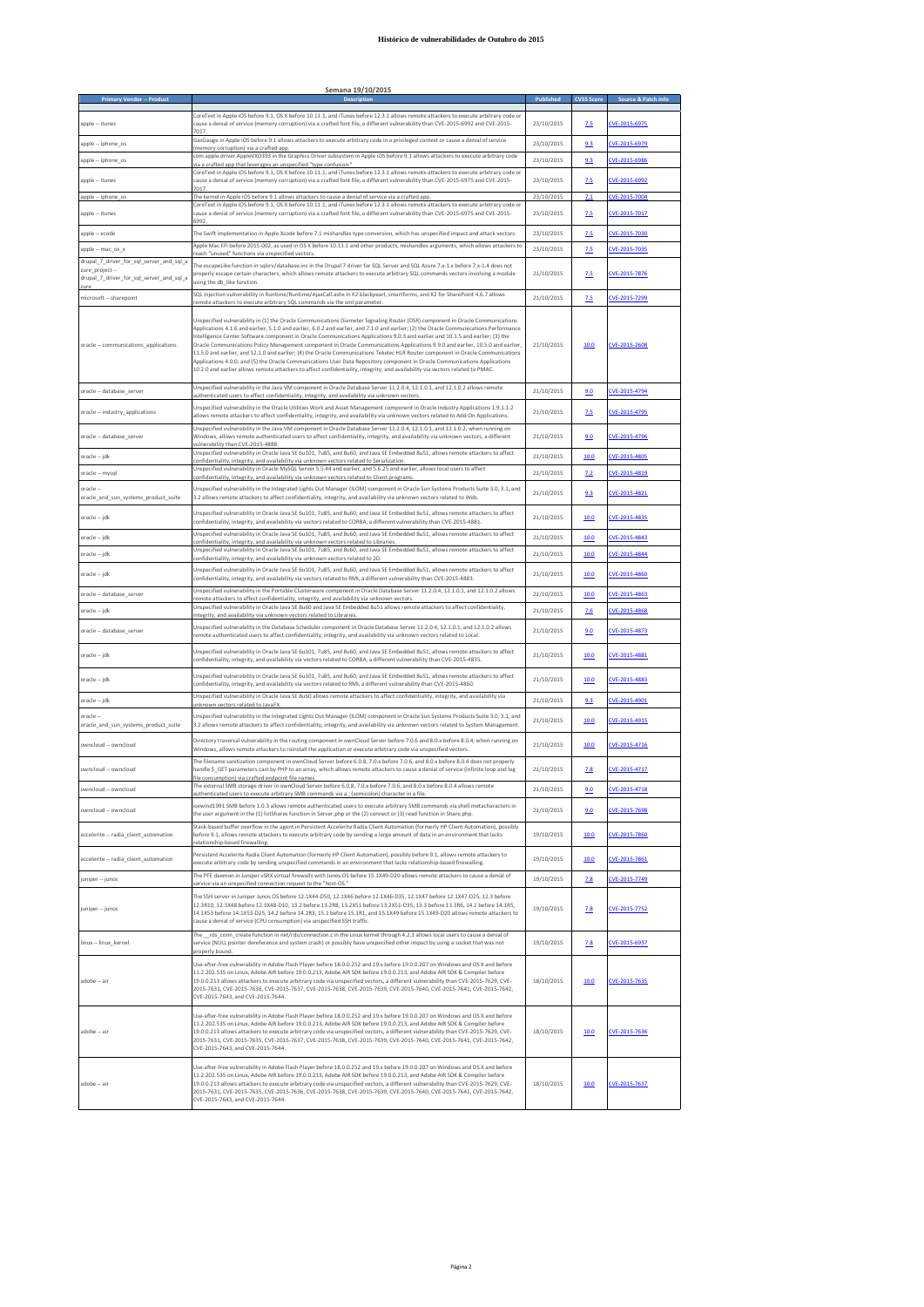| <b>Primary Vendor -- Product</b>  | <b>Description</b>                                                                                                                                                                                                                                                                                                                                                                                                                                                                                                                                                                                                                                                                                     | Published  | <b>CVSS Score</b> | Source & Patch Info |
|-----------------------------------|--------------------------------------------------------------------------------------------------------------------------------------------------------------------------------------------------------------------------------------------------------------------------------------------------------------------------------------------------------------------------------------------------------------------------------------------------------------------------------------------------------------------------------------------------------------------------------------------------------------------------------------------------------------------------------------------------------|------------|-------------------|---------------------|
|                                   |                                                                                                                                                                                                                                                                                                                                                                                                                                                                                                                                                                                                                                                                                                        |            |                   |                     |
| adobe -- air                      | Use-after-free vulnerability in Adobe Flash Player before 18.0.0.252 and 19.x before 19.0.0.207 on Windows and OS X and before<br>11.2.202.535 on Linux, Adobe AIR before 19.0.0.213, Adobe AIR SDK before 19.0.0.213, and Adobe AIR SDK & Compiler before<br>19.0.0.213 allows attackers to execute arbitrary code via unspecified vectors, a different vulnerability than CVE-2015-7629, CVE-<br>2015-7631, CVE-2015-7635, CVE-2015-7636, CVE-2015-7637, CVE-2015-7639, CVE-2015-7640, CVE-2015-7641, CVE-2015-7642,<br>CVE-2015-7643, and CVE-2015-7644.                                                                                                                                            | 18/10/2015 | 10.0              | CVE-2015-7638       |
| adobe -- air                      | Use-after-free vulnerability in Adobe Flash Player before 18.0.0.252 and 19.x before 19.0.0.207 on Windows and OS X and before<br>11.2.202.535 on Linux, Adobe AIR before 19.0.0.213, Adobe AIR SDK before 19.0.0.213, and Adobe AIR SDK & Compiler before<br>19.0.0.213 allows attackers to execute arbitrary code via unspecified vectors, a different vulnerability than CVE-2015-7629, CVE-<br>2015-7631, CVE-2015-7635, CVE-2015-7636, CVE-2015-7637, CVE-2015-7638, CVE-2015-7640, CVE-2015-7641, CVE-2015-7642,<br>CVE-2015-7643, and CVE-2015-7644.                                                                                                                                            | 18/10/2015 | 10.0              | CVE-2015-7639       |
| adobe -- air                      | Use-after-free vulnerability in Adobe Flash Player before 18.0.0.252 and 19.x before 19.0.0.207 on Windows and OS X and before<br>11.2.202.535 on Linux, Adobe AIR before 19.0.0.213, Adobe AIR SDK before 19.0.0.213, and Adobe AIR SDK & Compiler before<br>19.0.0.213 allows attackers to execute arbitrary code via unspecified vectors, a different vulnerability than CVE-2015-7629, CVE-<br>2015-7631, CVE-2015-7635, CVE-2015-7636, CVE-2015-7637, CVE-2015-7638, CVE-2015-7639, CVE-2015-7641, CVE-2015-7642,<br>CVE-2015-7643, and CVE-2015-7644.                                                                                                                                            | 18/10/2015 | 10.0              | CVE-2015-7640       |
| adobe -- air                      | Use-after-free vulnerability in Adobe Flash Player before 18.0.0.252 and 19.x before 19.0.0.207 on Windows and OS X and before<br>11.2.202.535 on Linux, Adobe AIR before 19.0.0.213, Adobe AIR SDK before 19.0.0.213, and Adobe AIR SDK & Compiler before<br>19.0.0.213 allows attackers to execute arbitrary code via unspecified vectors, a different vulnerability than CVE-2015-7629, CVE-<br>2015-7631, CVE-2015-7635, CVE-2015-7636, CVE-2015-7637, CVE-2015-7638, CVE-2015-7639, CVE-2015-7640, CVE-2015-7642,<br>CVE-2015-7643, and CVE-2015-7644.                                                                                                                                            | 18/10/2015 | 10.0              | CVE-2015-7641       |
| adobe -- air                      | Use-after-free vulnerability in Adobe Flash Player before 18.0.0.252 and 19.x before 19.0.0.207 on Windows and OS X and before<br>11.2.202.535 on Linux, Adobe AIR before 19.0.0.213, Adobe AIR SDK before 19.0.0.213, and Adobe AIR SDK & Compiler before<br>19.0.0.213 allows attackers to execute arbitrary code via unspecified vectors, a different vulnerability than CVE-2015-7629, CVE-<br>2015-7631, CVE-2015-7635, CVE-2015-7636, CVE-2015-7637, CVE-2015-7638, CVE-2015-7639, CVE-2015-7640, CVE-2015-7641,<br>CVE-2015-7643, and CVE-2015-7644.                                                                                                                                            | 18/10/2015 | 10.0              | CVE-2015-7642       |
| adobe -- flash player             | Adobe Flash Player before 18.0.0.255 and 19.x before 19.0.0.226 on Windows and OS X and before 11.2.202.540 on Linux allows<br>attackers to execute arbitrary code by leveraging an unspecified "type confusion," a different vulnerability than CVE-2015-7648.                                                                                                                                                                                                                                                                                                                                                                                                                                        | 18/10/2015 | 10.0              | CVE-2015-7647       |
| adobe -- flash player             | Adobe Flash Player before 18.0.0.255 and 19.x before 19.0.0.226 on Windows and OS X and before 11.2.202.540 on Linux allows<br>attackers to execute arbitrary code by leveraging an unspecified "type confusion," a different vulnerability than CVE-2015-7647.                                                                                                                                                                                                                                                                                                                                                                                                                                        | 18/10/2015 | 10.0              | CVE-2015-7648       |
| emc -- sourceone_email_supervisor | EMC SourceOne Email Supervisor before 7.2 does not properly employ random values for session IDs, which makes it easier for<br>remote attackers to obtain access by guessing an ID.                                                                                                                                                                                                                                                                                                                                                                                                                                                                                                                    | 18/10/2015 | 7.5               | CVE-2015-6845       |
| cloudbees -- jenkins              | The API token-issuing service in CloudBees Jenkins before 1.606 and LTS before 1.596.2 allows remote attackers to gain privileges via<br>a "forced API token change" involving anonymous users.                                                                                                                                                                                                                                                                                                                                                                                                                                                                                                        | 16/10/2015 | 2.5               | CVE-2015-1814       |
| juniper -- junos                  | Juniper Junos OS before 11.4R12-S4, 12.1X44 before 12.1X44-D41, 12.1X46 before 12.1X46-D26, 12.1X47 before 12.1X47-D11/D15,<br>12.2 before 12.2R9, 12.2X50 before 12.2X50-D70, 12.3 before 12.3R8, 12.3X48 before 12.3X48-D10, 12.3X50 before 12.3X50-D42,<br>13.1 before 13.1R4-S3, 13.1X49 before 13.1X49-D42, 13.1X50 before 13.1X50-D30, 13.2 before 13.2R6, 13.2X51 before 13.2X51-<br>D26, 13.2X52 before 13.2X52-D15, 13.3 before 13.3R3-S3, 14.1 before 14.1R3, 14.2 before 14.2R1, 15.1 before 15.1R1, and 15.1X49<br>before 15.1X49-D10, when configured for IPv6, allow remote attackers to cause a denial of service (mbuf chain corruption and kernel<br>panic) via crafted IPv6 packets. | 16/10/2015 | 7.8               | CVE-2014-6450       |
| juniper -- junos                  | J-Web in Juniper vSRX virtual firewalls with Junos OS before 15.1X49-D20 allows remote attackers to cause a denial of service<br>(system reboot) via unspecified vectors.                                                                                                                                                                                                                                                                                                                                                                                                                                                                                                                              | 16/10/2015 | 7.8               | CVE-2014-6451       |
| opennms -- opennms                | OpenNMS has a default password of rtc for the rtc account, which makes it easier for remote attackers to obtain access by leveraging<br>knowledge of the credentials.                                                                                                                                                                                                                                                                                                                                                                                                                                                                                                                                  | 16/10/2015 | 10.0              | CVE-2015-7856       |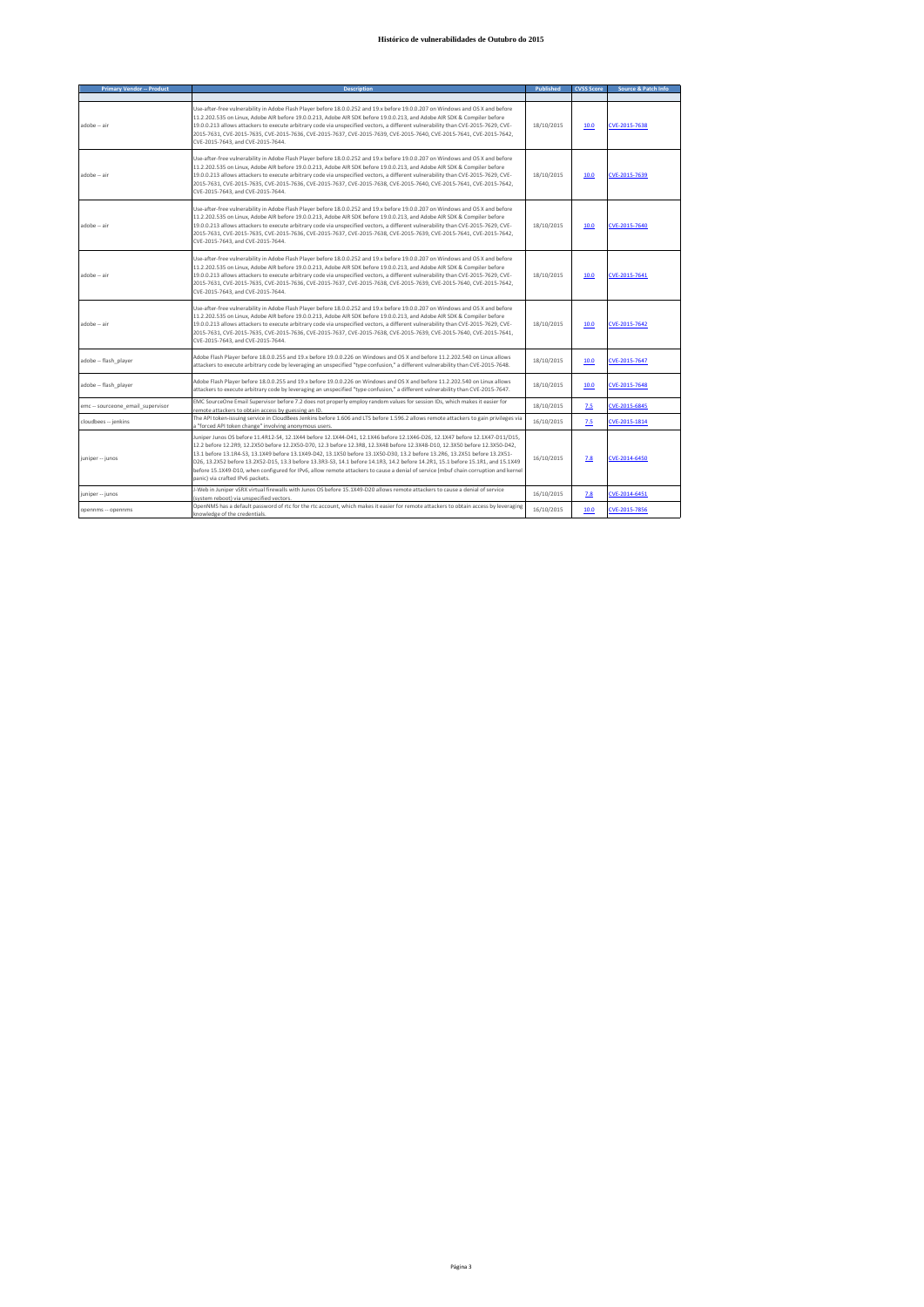|                                     | Semana 12/10/2015<br>Description                                                                                                                                                                                                                                                                                                                                                                                                                                                                                                                                                             |            |                   |                     |
|-------------------------------------|----------------------------------------------------------------------------------------------------------------------------------------------------------------------------------------------------------------------------------------------------------------------------------------------------------------------------------------------------------------------------------------------------------------------------------------------------------------------------------------------------------------------------------------------------------------------------------------------|------------|-------------------|---------------------|
| <b>Primary Vendor -- Product</b>    |                                                                                                                                                                                                                                                                                                                                                                                                                                                                                                                                                                                              |            | <b>CVSS Score</b> | Source & Patch Info |
| adobe -- flash_player               | Adobe Flash Player 18.x through 18.0.0.252 and 19.x through 19.0.0.207 on Windows and OS X and 11.x through 11.2.202.535 on<br>Linux allows remote attackers to execute arbitrary code via a crafted SWF file, as exploited in the wild in October 2015.                                                                                                                                                                                                                                                                                                                                     | 15/10/2015 | 9.3               | CVE-2015-7645       |
| fortinet -- fortios                 | FortiOS 5.2.3, when configured to use High Availability (HA) and the dedicated management interface is enabled, does not require<br>authentication for access to the ZebOS shell on the HA dedicated management interface, which allows remote attackers to obtain<br>shell access via unspecified vectors                                                                                                                                                                                                                                                                                   | 15/10/2015 | 9.3               | CVE-2015-7361       |
| google -- chrome                    | The ContainerNode::parserInsertBefore function in core/dom/ContainerNode.cpp in Blink, as used in Google Chrome before<br>46.0.2490.71, proceeds with a DOM tree insertion in certain cases where a parent node no longer contains a child node, which<br>allows remote attackers to bypass the Same Origin Policy via crafted JavaScript code.                                                                                                                                                                                                                                              | 15/10/2015 | 2.5               | CVE-2015-6755       |
| google -- chrome                    | Use-after-free vulnerability in content/browser/service_worker/embedded_worker_instance.cc in the ServiceWorker<br>implementation in Google Chrome before 46.0.2490.71 allows remote attackers to cause a denial of service or possibly have<br>unspecified other impact by leveraging object destruction in a callback.                                                                                                                                                                                                                                                                     | 15/10/2015 | 7.5               | CVE-2015-6757       |
| google -- chrome                    | The Image11::map function in renderer/d3d/d3d11/Image11.cpp in libANGLE, as used in Google Chrome before 46.0.2490.71,<br>mishandles mapping failures after device-lost events, which allows remote attackers to cause a denial of service (invalid read or<br>write) or possibly have unspecified other impact via vectors involving a removed device.                                                                                                                                                                                                                                      | 15/10/2015 | 2.5               | CVE-2015-6760       |
| google -- chrome                    | The CSSFontFaceSrcValue::fetch function in core/css/CSSFontFaceSrcValue.cpp in the Cascading Style Sheets (CSS) implementation in<br>Blink, as used in Google Chrome before 46.0.2490.71, does not use the CORS cross-origin request algorithm when a font's URL<br>appears to be a same-origin URL, which allows remote web servers to bypass the Same Origin Policy via a redirect.                                                                                                                                                                                                        | 15/10/2015 | 7.5               | CVE-2015-6762       |
| google -- chrome                    | Multiple unspecified vulnerabilities in Google Chrome before 46.0.2490.71 allow attackers to cause a denial of service or possibly<br>have other impact via unknown vectors                                                                                                                                                                                                                                                                                                                                                                                                                  | 15/10/2015 | 2.5               | CVE-2015-6763       |
| google -- chrome                    | Multiple unspecified vulnerabilities in Google V8 before 4.6.85.23, as used in Google Chrome before 46.0.2490.71, allow attackers to<br>cause a denial of service or possibly have other impact via unknown vectors:                                                                                                                                                                                                                                                                                                                                                                         | 15/10/2015 | 2.5               | CVE-2015-7834       |
| linux -- linux kernel               | The Direct Rendering Manager (DRM) subsystem in the Linux kernel through 4.x mishandles requests for Graphics Execution<br>Manager (GEM) objects, which allows context-dependent attackers to cause a denial of service (memory consumption) via an<br>application that processes graphics data, as demonstrated by JavaScript code that creates many CANVAS elements for rendering by<br>Chrome or Firefox                                                                                                                                                                                  | 15/10/2015 | 7.8               | CVE-2013-7445       |
| qnap -- qts                         | Directory traversal vulnerability in QNAP QTS before 4.1.4 build 0910 and 4.2.x before 4.2.0 RC2 build 0910, when AFP is enabled,<br>allows remote attackers to read or write to arbitrary files by leveraging access to an OS X (1) user or (2) guest account.                                                                                                                                                                                                                                                                                                                              | 15/10/2015 | 9.3               | CVE-2015-6003       |
| sap -- hana                         | The hdbsql client 1.00.091.00 Build 1418659308-1530 in SAP HANA allows local users to cause a denial of service (memory<br>corruption) and possibly have unspecified other impact via unknown vectors, aka SAP Security Note 2140700.                                                                                                                                                                                                                                                                                                                                                        | 15/10/2015 | 7.2               | CVE-2015-6507       |
| sap -- businessobiects              | SAP BusinessObjects BI Platform 4.1, BusinessObjects Edge 4.0, and BusinessObjects XI (BOXI) 3.1 R3 allow remote attackers to cause<br>a denial of service (out-of-bounds read and listener crash) via a crafted GIOP packet, aka SAP Security Note 2001108                                                                                                                                                                                                                                                                                                                                  | 15/10/2015 | 10.0              | CVE-2015-7730       |
| solarwinds -- storage_manager       | ProcessFileUpload.jsp in SolarWinds Storage Manager before 6.2 allows remote attackers to upload and execute arbitrary files via<br>unspecified vectors                                                                                                                                                                                                                                                                                                                                                                                                                                      | 15/10/2015 | 10.0              | CVE-2015-7838       |
| solarwinds -- log and event manager | Solar Winds Log and Event Manager (LEM) allows remote attackers to execute arbitrary commands on managed computers via a<br>request to services/messagebroker/nonsecurestreamingamf involving the traceroute functionality.                                                                                                                                                                                                                                                                                                                                                                  | 15/10/2015 | 7.5               | CVE-2015-7839       |
| solarwinds -- log_and_event_manager | The command line management console (CMC) in SolarWinds Log and Event Manager (LEM) before 6.2.0 allows remote attackers to                                                                                                                                                                                                                                                                                                                                                                                                                                                                  | 15/10/2015 | 2.5               | CVE-2015-7840       |
| adobe -- air                        | execute arbitrary code via unspecified vectors involving the ning feature<br>Adobe Flash Player before 18.0.0.252 and 19.x before 19.0.0.207 on Windows and OS X and before 11.2.202.535 on Linux, Adobe AIR<br>before 19.0.0.213, Adobe AIR SDK before 19.0.0.213, and Adobe AIR SDK & Compiler before 19.0.0.213 improperly implement the                                                                                                                                                                                                                                                  | 14/10/2015 | 10.0              | CVE-2015-5569       |
|                                     | Flash broker API, which has unspecified impact and attack vectors<br>Use-after-free vulnerability in Adobe Reader and Acrobat 10.x before 10.1.16 and 11.x before 11.0.13, Acrobat and Acrobat Reader                                                                                                                                                                                                                                                                                                                                                                                        |            |                   |                     |
| adobe -- acrobat dc                 | DC Classic before 2015.006.30094, and Acrobat and Acrobat Reader DC Continuous before 2015.009.20069 on Windows and OS X<br>allows attackers to execute arbitrary code via unspecified vectors, a different vulnerability than CVE-2015-6683, CVE-2015-6684,<br>CVE-2015-6687, CVE-2015-6688, CVE-2015-6689, CVE-2015-6690, CVE-2015-6691, CVE-2015-7615, CVE-2015-7617, and CVE-2015-<br>762                                                                                                                                                                                                | 14/10/2015 | 10.0              | CVE-2015-5586       |
| adobe -- acrobat                    | Use-after-free vulnerability in Adobe Reader and Acrobat 10.x before 10.1.16 and 11.x before 11.0.13, Acrobat and Acrobat Reader<br>DC Classic before 2015.006.30094, and Acrobat and Acrobat Reader DC Continuous before 2015.009.20069 on Windows and OS X<br>allows attackers to execute arbitrary code via unspecified vectors, a different vulnerability than CVE-2015-5586, CVE-2015-6684,<br>CVE-2015-6687, CVE-2015-6688, CVE-2015-6689, CVE-2015-6690, CVE-2015-6691, CVE-2015-7615, CVE-2015-7617, and CVE-2015-<br>7621                                                           | 14/10/2015 | 10.0              | CVE-2015-6683       |
| adobe -- acrobat                    | Use-after-free vulnerability in Adobe Reader and Acrobat 10.x before 10.1.16 and 11.x before 11.0.13, Acrobat and Acrobat Reader<br>DC Classic before 2015.006.30094, and Acrobat and Acrobat Reader DC Continuous before 2015.009.20069 on Windows and OS X<br>allows attackers to execute arbitrary code via unspecified vectors, a different vulnerability than CVE-2015-5586, CVE-2015-6683,<br>CVE-2015-6687, CVE-2015-6688, CVE-2015-6689, CVE-2015-6690, CVE-2015-6691, CVE-2015-7615, CVE-2015-7617, and CVE-2015-                                                                   | 14/10/2015 | 10.0              | CVE-2015-6684       |
| adobe -- acrobat                    | 7621<br>Adobe Reader and Acrobat 10.x before 10.1.16 and 11.x before 11.0.13, Acrobat and Acrobat Reader DC Classic before<br>2015.006.30094, and Acrobat and Acrobat Reader DC Continuous before 2015.009.20069 on Windows and OS X allow attackers to<br>execute arbitrary code or cause a denial of service (memory corruption) by using the Format action for unspecified fields, a different                                                                                                                                                                                            | 14/10/2015 | 9.3               | CVE-2015-6685       |
| adobe -- acrobat                    | vulnerability than CVE-2015-6686, CVE-2015-6693, CVE-2015-6694, CVE-2015-6695, and CVE-2015-7622.<br>Adobe Reader and Acrobat 10.x before 10.1.16 and 11.x before 11.0.13, Acrobat and Acrobat Reader DC Classic before<br>2015.006.30094, and Acrobat and Acrobat Reader DC Continuous before 2015.009.20069 on Windows and OS X allow attackers to<br>execute arbitrary code or cause a denial of service (memory corruption) via a crafted set of fields, a different vulnerability than CVE-                                                                                             | 14/10/2015 | 9.3               | CVE-2015-6686       |
|                                     | 2015-6685, CVE-2015-6693, CVE-2015-6694, CVE-2015-6695, and CVE-2015-7622<br>Use-after-free vulnerability in Adobe Reader and Acrobat 10.x before 10.1.16 and 11.x before 11.0.13, Acrobat and Acrobat Reader                                                                                                                                                                                                                                                                                                                                                                                |            |                   |                     |
| adobe -- acrobat                    | DC Classic before 2015.006.30094, and Acrobat and Acrobat Reader DC Continuous before 2015.009.20069 on Windows and OS X<br>allows attackers to execute arbitrary code via unspecified vectors, a different vulnerability than CVE-2015-5586, CVE-2015-6683,<br>CVE-2015-6684, CVE-2015-6688, CVE-2015-6689, CVE-2015-6690, CVE-2015-6691, CVE-2015-7615, CVE-2015-7617, and CVE-2015-<br>7621                                                                                                                                                                                               | 14/10/2015 | 10.0              | CVE-2015-6687       |
| adobe -- acrobat                    | Use-after-free vulnerability in Adobe Reader and Acrobat 10.x before 10.1.16 and 11.x before 11.0.13, Acrobat and Acrobat Reader<br>DC Classic before 2015.006.30094, and Acrobat and Acrobat Reader DC Continuous before 2015.009.20069 on Windows and OS X<br>allows attackers to execute arbitrary code via a crafted Optional Content Groups (OCG) object in a WillSave document action, a<br>different vulnerability than CVE-2015-5586, CVE-2015-6683, CVE-2015-6684, CVE-2015-6687, CVE-2015-6689, CVE-2015-6690, CVE-<br>2015-6691, CVE-2015-7615, CVE-2015-7617, and CVE-2015-7621. | 14/10/2015 | 9.3               | CVE-2015-6688       |
| adobe -- acrobat                    | Use-after-free vulnerability in Adobe Reader and Acrobat 10.x before 10.1.16 and 11.x before 11.0.13, Acrobat and Acrobat Reader<br>DC Classic before 2015.006.30094, and Acrobat and Acrobat Reader DC Continuous before 2015.009.20069 on Windows and OS X<br>allows attackers to execute arbitrary code via a crafted WillSave document action, a different vulnerability than CVE-2015-5586, CVE-<br>2015-6683, CVE-2015-6684, CVE-2015-6687, CVE-2015-6688, CVE-2015-6690, CVE-2015-6691, CVE-2015-7615, CVE-2015-7617,                                                                 | 14/10/2015 | 9.3               | CVE-2015-6689       |
| adobe -- acrobat                    | and CVE-2015-7621.<br>Use-after-free vulnerability in the popUpMenuEx method in Adobe Reader and Acrobat 10.x before 10.1.16 and 11.x before 11.0.13,<br>Acrobat and Acrobat Reader DC Classic before 2015.006.30094, and Acrobat and Acrobat Reader DC Continuous before<br>2015.009.20069 on Windows and OS X allows attackers to execute arbitrary code via crafted arguments, a different vulnerability<br>than CVE-2015-5586, CVE-2015-6683, CVE-2015-6684, CVE-2015-6687, CVE-2015-6688, CVE-2015-6689, CVE-2015-66991, CVE-2015-                                                      | 14/10/2015 | 9.3               | CVE-2015-6690       |
| adobe -- acrobat                    | 7615, CVE-2015-7617, and CVE-2015-7621.<br>Use-after-free vulnerability in Adobe Reader and Acrobat 10.x before 10.1.16 and 11.x before 11.0.13, Acrobat and Acrobat Reader<br>DC Classic before 2015.006.30094, and Acrobat and Acrobat Reader DC Continuous before 2015.009.20069 on Windows and OS X<br>allows attackers to execute arbitrary code via unspecified vectors, a different vulnerability than CVE-2015-5586, CVE-2015-6683,<br>CVE-2015-6684, CVE-2015-6687, CVE-2015-6688, CVE-2015-6689, CVE-2015-6690, CVE-2015-7615, CVE-2015-7617, and CVE-2015-<br>7621                | 14/10/2015 | 10.0              | CVE-2015-6691       |
| adobe -- acrobat                    | The signatureSetSeedValue method in Adobe Reader and Acrobat 10.x before 10.1.16 and 11.x before 11.0.13. Acrobat and Acrobat<br>Reader DC Classic before 2015.006.30094, and Acrobat and Acrobat Reader DC Continuous before 2015.009.20069 on Windows and<br>OS X allows attackers to execute arbitrary code or cause a denial of service (memory corruption) via crafted arguments, a different<br>vulnerability than CVE-2015-6685, CVE-2015-6686, CVE-2015-6694, CVE-2015-6695, and CVE-2015-7622.                                                                                      | 14/10/2015 | 9.3               | CVE-2015-6693       |
| adobe -- acrobat                    | Adobe Reader and Acrobat 10.x before 10.1.16 and 11.x before 11.0.13, Acrobat and Acrobat Reader DC Classic before<br>2015.006.30094, and Acrobat and Acrobat Reader DC Continuous before 2015.009.20069 on Windows and OS X allow attackers to<br>execute arbitrary code or cause a denial of service (memory corruption) via crafted use of the fillColor attribute, a different<br>vulnerability than CVE-2015-6685, CVE-2015-6686, CVE-2015-6693, CVE-2015-6695, and CVE-2015-7622.                                                                                                      | 14/10/2015 | 9.3               | CVE-2015-6694       |
| adobe -- acrobat                    | Adobe Reader and Acrobat 10.x before 10.1.16 and 11.x before 11.0.13, Acrobat and Acrobat Reader DC Classic before<br>2015.006.30094, and Acrobat and Acrobat Reader DC Continuous before 2015.009.20069 on Windows and OS X allow attackers to<br>execute arbitrary code or cause a denial of service (memory corruption) via crafted use of the value attribute, a different<br>vulnerability than CVE-2015-6685, CVE-2015-6686, CVE-2015-6693, CVE-2015-6694, and CVE-2015-7622.                                                                                                          | 14/10/2015 | 9.3               | CVE-2015-6695       |
| adobe -- acrobat                    | Heap-based buffer overflow in Adobe Reader and Acrobat 10.x before 10.1.16 and 11.x before 11.0.13, Acrobat and Acrobat Reader<br>DC Classic before 2015.006.30094, and Acrobat and Acrobat Reader DC Continuous before 2015.009.20069 on Windows and OS X<br>allows attackers to execute arbitrary code via unspecified vectors, a different vulnerability than CVE-2015-6698                                                                                                                                                                                                               | 14/10/2015 | 10.0              | CVE-2015-6696       |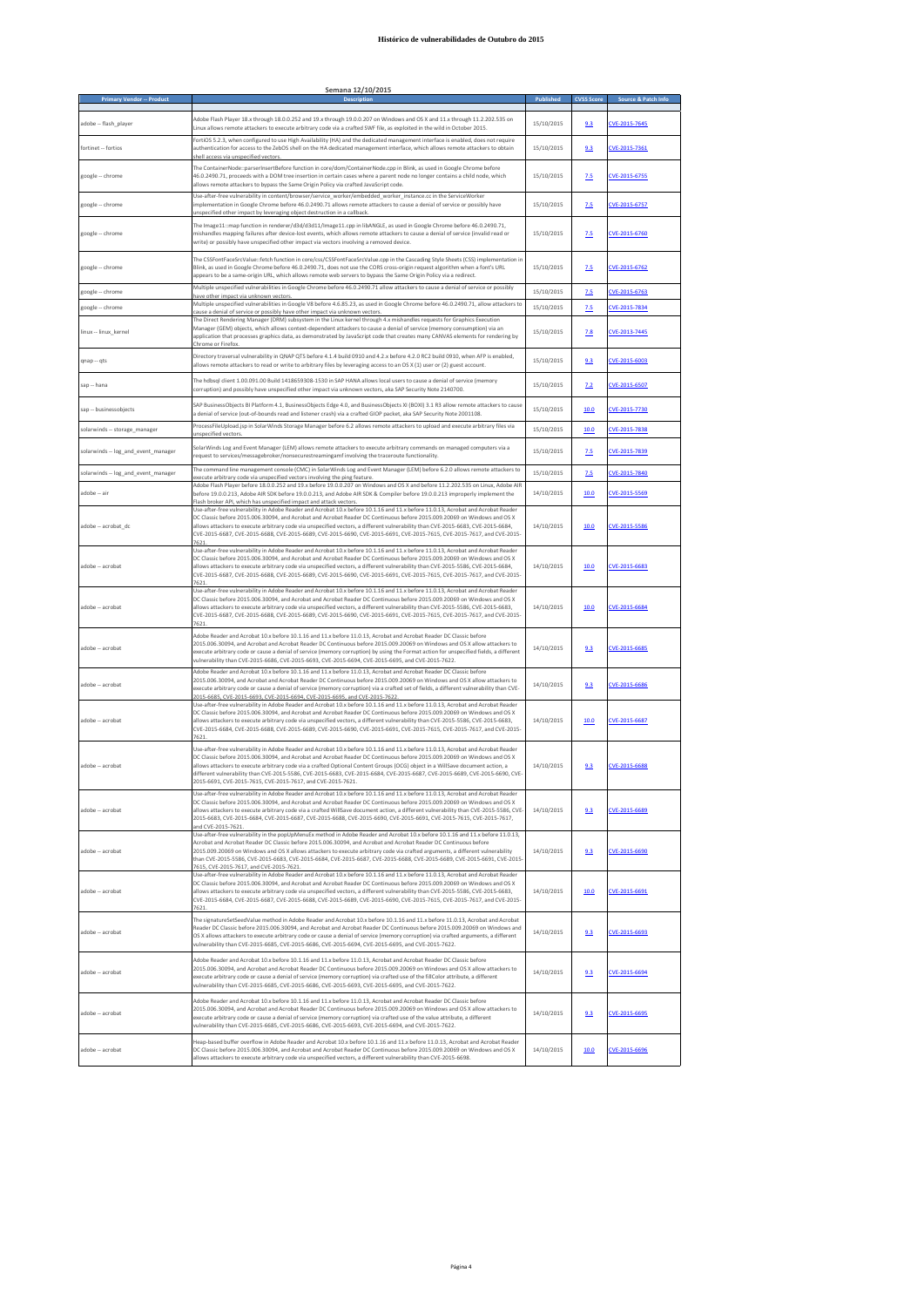| <b>Primary Vendor -- Produ</b> |                                                                                                                                                                                                                                                                                                                                                                                                                                                                                                                                                                                                                                                                                                                                                                                                |            |     |               |
|--------------------------------|------------------------------------------------------------------------------------------------------------------------------------------------------------------------------------------------------------------------------------------------------------------------------------------------------------------------------------------------------------------------------------------------------------------------------------------------------------------------------------------------------------------------------------------------------------------------------------------------------------------------------------------------------------------------------------------------------------------------------------------------------------------------------------------------|------------|-----|---------------|
| adobe -- acrobat               | Heap-based buffer overflow in the AcroForm implementation in Adobe Reader and Acrobat 10.x before 10.1.16 and 11.x before<br>11.0.13, Acrobat and Acrobat Reader DC Classic before 2015.006.30094, and Acrobat and Acrobat Reader DC Continuous before<br>2015.009.20069 on Windows and OS X allows attackers to execute arbitrary code via unspecified vectors, a different vulnerability<br>than CVE-2015-6696                                                                                                                                                                                                                                                                                                                                                                               | 14/10/2015 | 9.3 | CVE-2015-6698 |
| adobe -- acrobat               | The ANSendForReview method in Adobe Reader and Acrobat 10.x before 10.1.16 and 11.x before 11.0.13, Acrobat and Acrobat<br>Reader DC Classic before 2015.006.30094, and Acrobat and Acrobat Reader DC Continuous before 2015.009.20069 on Windows and<br>OS X allows attackers to bypass JavaScript API execution restrictions via unspecified vectors, a different vulnerability than CVE-2015-<br>6708, CVE-2015-6709, CVE-2015-6710, CVE-2015-6711, CVE-2015-6712, CVE-2015-6713, CVE-2015-6714, CVE-2015-6715, CVE-<br>2015-6716, CVE-2015-6717, CVE-2015-6718, CVE-2015-6719, CVE-2015-6720, CVE-2015-6721, CVE-2015-6722, CVE-2015-6723,<br>CVE-2015-6724, CVE-2015-6725, CVE-2015-7614, CVE-2015-7616, CVE-2015-7618, CVE-2015-7619, CVE-2015-7620, and CVE-2015-<br>7623.              | 14/10/2015 | 9.3 | CVE-2015-6707 |
| adobe -- acrobat               | The ANStartApproval method in Adobe Reader and Acrobat 10.x before 10.1.16 and 11.x before 11.0.13, Acrobat and Acrobat Reade<br>DC Classic before 2015.006.30094, and Acrobat and Acrobat Reader DC Continuous before 2015.009.20069 on Windows and OS X<br>allows attackers to bypass JavaScript API execution restrictions via unspecified vectors, a different vulnerability than CVE-2015-6707<br>CVE-2015-6709. CVE-2015-6710. CVE-2015-6711. CVE-2015-6712. CVE-2015-6713. CVE-2015-6714. CVE-2015-6715. CVE-2015-<br>6716, CVE-2015-6717, CVE-2015-6718, CVE-2015-6719, CVE-2015-6720, CVE-2015-6721, CVE-2015-6722, CVE-2015-6723, CVE-<br>2015-6724, CVE-2015-6725, CVE-2015-7614, CVE-2015-7616, CVE-2015-7618, CVE-2015-7619, CVE-2015-7620, and CVE-2015-<br>7623.                | 14/10/2015 | 9.3 | CVE-2015-6708 |
| adobe -- acrobat               | The CBBBRInvite method in Adobe Reader and Acrobat 10.x before 10.1.16 and 11.x before 11.0.13, Acrobat and Acrobat Reader DC<br>Classic before 2015.006.30094, and Acrobat and Acrobat Reader DC Continuous before 2015.009.20069 on Windows and OS X<br>allows attackers to bypass JavaScript API execution restrictions via unspecified vectors, a different vulnerability than CVE-2015-6707<br>CVE-2015-6708, CVE-2015-6710, CVE-2015-6711, CVE-2015-6712, CVE-2015-6713, CVE-2015-6714, CVE-2015-6715, CVE-2015-<br>6716, CVE-2015-6717, CVE-2015-6718, CVE-2015-6719, CVE-2015-6720, CVE-2015-6721, CVE-2015-6722, CVE-2015-6723, CVE-<br>2015-6724, CVE-2015-6725, CVE-2015-7614, CVE-2015-7616, CVE-2015-7618, CVE-2015-7619, CVE-2015-7620, and CVE-2015-<br>7623.                   | 14/10/2015 | 9.3 | CVE-2015-6709 |
| adobe -- acrobat               | The CBBBRInit method in Adobe Reader and Acrobat 10.x before 10.1.16 and 11.x before 11.0.13, Acrobat and Acrobat Reader DC<br>Classic before 2015.006.30094, and Acrobat and Acrobat Reader DC Continuous before 2015.009.20069 on Windows and OS X<br>allows attackers to bypass JavaScript API execution restrictions via unspecified vectors, a different vulnerability than CVE-2015-6707<br>CVE-2015-6708, CVE-2015-6709, CVE-2015-6711, CVE-2015-6712, CVE-2015-6713, CVE-2015-6714, CVE-2015-6715, CVE-2015-<br>6716, CVE-2015-6717, CVE-2015-6718, CVE-2015-6719, CVE-2015-6720, CVE-2015-6721, CVE-2015-6722, CVE-2015-6723, CVE-<br>2015-6724, CVE-2015-6725, CVE-2015-7614, CVE-2015-7616, CVE-2015-7618, CVE-2015-7619, CVE-2015-7620, and CVE-2015-<br>7623.                     | 14/10/2015 | 9.3 | CVE-2015-6710 |
| adobe -- acrobat               | The DoldentityDialog method in Adobe Reader and Acrobat 10.x before 10.1.16 and 11.x before 11.0.13, Acrobat and Acrobat Reader<br>DC Classic before 2015.006.30094, and Acrobat and Acrobat Reader DC Continuous before 2015.009.20069 on Windows and OS X<br>allows attackers to bypass JavaScript API execution restrictions via unspecified vectors, a different vulnerability than CVE-2015-6707<br>CVE-2015-6708, CVE-2015-6709, CVE-2015-6710, CVE-2015-6712, CVE-2015-6713, CVE-2015-6714, CVE-2015-6715, CVE-2015-<br>6716, CVE-2015-6717, CVE-2015-6718, CVE-2015-6719, CVE-2015-6720, CVE-2015-6721, CVE-2015-6722, CVE-2015-6723, CVE-<br>2015-6724, CVE-2015-6725, CVE-2015-7614, CVE-2015-7616, CVE-2015-7618, CVE-2015-7619, CVE-2015-7620, and CVE-2015-<br>7623.              | 14/10/2015 | 9.3 | CVE-2015-6711 |
| adobe -- acrobat               | The ANSendApprovalToAuthorEnabled method in Adobe Reader and Acrobat 10.x before 10.1.16 and 11.x before 11.0.13, Acrobat<br>and Acrobat Reader DC Classic before 2015.006.30094, and Acrobat and Acrobat Reader DC Continuous before 2015.009.20069 on<br>Windows and OS X allows attackers to bypass JavaScript API execution restrictions via unspecified vectors, a different vulnerability<br>than CVE-2015-6707, CVE-2015-6708, CVE-2015-6709, CVE-2015-6710, CVE-2015-6711, CVE-2015-6713, CVE-2015-6714, CVE-2015<br>6715, CVE-2015-6716, CVE-2015-6717, CVE-2015-6718, CVE-2015-6719, CVE-2015-6720, CVE-2015-6721, CVE-2015-6722, CVE-<br>2015-6723, CVE-2015-6724, CVE-2015-6725, CVE-2015-7614, CVE-2015-7616, CVE-2015-7618, CVE-2015-7619, CVE-2015-7620,<br>and CVE-2015-7623.  | 14/10/2015 | 9.3 | CVE-2015-6712 |
| adobe -- acrobat               | The Function call implementation in Adobe Reader and Acrobat 10.x before 10.1.16 and 11.x before 11.0.13, Acrobat and Acrobat<br>Reader DC Classic before 2015.006.30094, and Acrobat and Acrobat Reader DC Continuous before 2015.009.20069 on Windows and<br>OS X allows attackers to bypass JavaScript API execution restrictions via unspecified vectors, a different vulnerability than CVE-2015-<br>6707, CVE-2015-6708, CVE-2015-6709, CVE-2015-6710, CVE-2015-6711, CVE-2015-6712, CVE-2015-6714, CVE-2015-6715, CVE-<br>2015-6716, CVE-2015-6717, CVE-2015-6718, CVE-2015-6719, CVE-2015-6720, CVE-2015-6721, CVE-2015-6722, CVE-2015-6723,<br>CVE-2015-6724, CVE-2015-6725, CVE-2015-7614, CVE-2015-7616, CVE-2015-7618, CVE-2015-7619, CVE-2015-7620, and CVE-2015-<br>7623.        | 14/10/2015 | 9.3 | CVE-2015-6713 |
| adobe -- acrobat               | The Function bind implementation in Adobe Reader and Acrobat 10.x before 10.1.16 and 11.x before 11.0.13, Acrobat and Acrobat<br>Reader DC Classic before 2015.006.30094, and Acrobat and Acrobat Reader DC Continuous before 2015.009.20069 on Windows and<br>OS X allows attackers to bypass JavaScript API execution restrictions via unspecified vectors, a different vulnerability than CVE-2015-<br>6707, CVE-2015-6708, CVE-2015-6709, CVE-2015-6710, CVE-2015-6711, CVE-2015-6712, CVE-2015-6713, CVE-2015-6715, CVE-<br>2015-6716, CVE-2015-6717, CVE-2015-6718, CVE-2015-6719, CVE-2015-6720, CVE-2015-6721, CVE-2015-6722, CVE-2015-6723,<br>CVE-2015-6724, CVE-2015-6725, CVE-2015-7614, CVE-2015-7616, CVE-2015-7618, CVE-2015-7619, CVE-2015-7620, and CVE-2015-<br>7623.        | 14/10/2015 | 9.3 | CVE-2015-6714 |
| adobe -- acrobat               | The Function apply implementation in Adobe Reader and Acrobat 10.x before 10.1.16 and 11.x before 11.0.13, Acrobat and Acrobat<br>Reader DC Classic before 2015.006.30094, and Acrobat and Acrobat Reader DC Continuous before 2015.009.20069 on Windows and<br>OS X allows attackers to bypass JavaScript API execution restrictions via unspecified vectors, a different vulnerability than CVE-2015-<br>6707, CVE-2015-6708, CVE-2015-6709, CVE-2015-6710, CVE-2015-6711, CVE-2015-6712, CVE-2015-6713, CVE-2015-6714, CVE-<br>2015-6716, CVE-2015-6717, CVE-2015-6718, CVE-2015-6719, CVE-2015-6720, CVE-2015-6721, CVE-2015-6722, CVE-2015-6723,<br>CVE-2015-6724, CVE-2015-6725, CVE-2015-7614, CVE-2015-7616, CVE-2015-7618, CVE-2015-7619, CVE-2015-7620, and CVE-2015-<br>7623.       | 14/10/2015 | 9.3 | CVE-2015-6715 |
| adobe -- acrobat               | The ANSendForFormDistribution method in Adobe Reader and Acrobat 10.x before 10.1.16 and 11.x before 11.0.13, Acrobat and<br>Acrobat Reader DC Classic before 2015.006.30094, and Acrobat and Acrobat Reader DC Continuous before 2015.009.20069 on<br>Windows and OS X allows attackers to bypass JavaScript API execution restrictions via unspecified vectors, a different vulnerability<br>than CVE-2015-6707, CVE-2015-6708, CVE-2015-6709, CVE-2015-6710, CVE-2015-6711, CVE-2015-6712, CVE-2015-6713, CVE-2015-<br>6714, CVE-2015-6715, CVE-2015-6717, CVE-2015-6718, CVE-2015-6719, CVE-2015-6720, CVE-2015-6721, CVE-2015-6722, CVE-<br>2015-6723, CVE-2015-6724, CVE-2015-6725, CVE-2015-7614, CVE-2015-7616, CVE-2015-7618, CVE-2015-7619, CVE-2015-7620,<br>and CVE-2015-7623.     | 14/10/2015 | 9.3 | CVE-2015-6716 |
| adobe -- acrobat               | The DynamicAnnotStore method in Adobe Reader and Acrobat 10.x before 10.1.16 and 11.x before 11.0.13, Acrobat and Acrobat<br>Reader DC Classic before 2015.006.30094, and Acrobat and Acrobat Reader DC Continuous before 2015.009.20069 on Windows and<br>OS X allows attackers to bypass JavaScript API execution restrictions via unspecified vectors, a different vulnerability than CVE-2015-<br>6707, CVE-2015-6708, CVE-2015-6709, CVE-2015-6710, CVE-2015-6711, CVE-2015-6712, CVE-2015-6713, CVE-2015-6714, CVE-<br>2015-6715, CVE-2015-6716, CVE-2015-6718, CVE-2015-6719, CVE-2015-6720, CVE-2015-6721, CVE-2015-6722, CVE-2015-6723,<br>CVE-2015-6724, CVE-2015-6725, CVE-2015-7614, CVE-2015-7616, CVE-2015-7618, CVE-2015-7619, CVE-2015-7620, and CVE-2015-<br>7623.            | 14/10/2015 | 9.3 | CVE-2015-6717 |
| adobe -- acrobat               | The CBSharedReviewIfOfflineDialog method in Adobe Reader and Acrobat 10.x before 10.1.16 and 11.x before 11.0.13, Acrobat and<br>Acrobat Reader DC Classic before 2015.006.30094, and Acrobat and Acrobat Reader DC Continuous before 2015.009.20069 on<br>Windows and OS X allows attackers to bypass JavaScript API execution restrictions via unspecified vectors, a different vulnerability<br>than CVE-2015-6707, CVE-2015-6708, CVE-2015-6709, CVE-2015-6710, CVE-2015-6711, CVE-2015-6712, CVE-2015-6713, CVE-2015-<br>6714, CVE-2015-6715, CVE-2015-6716, CVE-2015-6717, CVE-2015-6719, CVE-2015-6720, CVE-2015-6721, CVE-2015-6722, CVE-<br>2015-6723, CVE-2015-6724, CVE-2015-6725, CVE-2015-7614, CVE-2015-7616, CVE-2015-7618, CVE-2015-7619, CVE-2015-7620,<br>and CVE-2015-7623. | 14/10/2015 | 9.3 | CVE-2015-6718 |
| adobe -- acrobat               | The CBSharedReviewCloseDialog method in Adobe Reader and Acrobat 10.x before 10.1.16 and 11.x before 11.0.13, Acrobat and<br>Acrobat Reader DC Classic before 2015.006.30094, and Acrobat and Acrobat Reader DC Continuous before 2015.009.20069 on<br>Windows and OS X allows attackers to bypass JavaScript API execution restrictions via unspecified vectors, a different vulnerability<br>than CVE-2015-6707, CVE-2015-6708, CVE-2015-6709, CVE-2015-6710, CVE-2015-6711, CVE-2015-6712, CVE-2015-6713, CVE-2015-<br>6714, CVE-2015-6715, CVE-2015-6716, CVE-2015-6717, CVE-2015-6718, CVE-2015-6720, CVE-2015-6721, CVE-2015-6722, CVE-<br>2015-6723, CVE-2015-6724, CVE-2015-6725, CVE-2015-7614, CVE-2015-7616, CVE-2015-7618, CVE-2015-7619, CVE-2015-7620,<br>and CVE-2015-7623.     | 14/10/2015 | 9.3 | CVE-2015-6719 |
| adobe -- acrobat               | The ANRunSharedReviewEmailStep method in Adobe Reader and Acrobat 10.x before 10.1.16 and 11.x before 11.0.13, Acrobat and<br>Acrobat Reader DC Classic before 2015.006.30094, and Acrobat and Acrobat Reader DC Continuous before 2015.009.20069 on<br>Windows and OS X allows attackers to bypass JavaScript API execution restrictions via unspecified vectors, a different vulnerability<br>than CVE-2015-6707, CVE-2015-6708, CVE-2015-6709, CVE-2015-6710, CVE-2015-6711, CVE-2015-6712, CVE-2015-6713, CVE-2015-<br>6714, CVE-2015-6715, CVE-2015-6716, CVE-2015-6717, CVE-2015-6718, CVE-2015-6719, CVE-2015-6721, CVE-2015-6722, CVE-<br>2015-6723, CVE-2015-6724, CVE-2015-6725, CVE-2015-7614, CVE-2015-7616, CVE-2015-7618, CVE-2015-7619, CVE-2015-7620,<br>and CVE-2015-7623.    | 14/10/2015 | 9.3 | CVE-2015-6720 |
| adobe -- acrobat               | The CBSharedReviewSecurityDialog method in Adobe Reader and Acrobat 10.x before 10.1.16 and 11.x before 11.0.13, Acrobat and<br>Acrobat Reader DC Classic before 2015.006.30094, and Acrobat and Acrobat Reader DC Continuous before 2015.009.20069 on<br>Windows and OS X allows attackers to bypass JavaScript API execution restrictions via unspecified vectors, a different vulnerability<br>than CVE-2015-6707, CVE-2015-6708, CVE-2015-6709, CVE-2015-6710, CVE-2015-6711, CVE-2015-6712, CVE-2015-6713, CVE-2015-<br>6714, CVE-2015-6715, CVE-2015-6716, CVE-2015-6717, CVE-2015-6718, CVE-2015-6719, CVE-2015-6720, CVE-2015-6722, CVE-<br>2015-6723, CVE-2015-6724, CVE-2015-6725, CVE-2015-7614, CVE-2015-7616, CVE-2015-7618, CVE-2015-7619, CVE-2015-7620,<br>and CVE-2015-7623.  | 14/10/2015 | 9.3 | CVE-2015-6721 |
| adobe -- acrobat               | The CBSharedReviewStatusDialog method in Adobe Reader and Acrobat 10.x before 10.1.16 and 11.x before 11.0.13, Acrobat and<br>Acrobat Reader DC Classic before 2015.006.30094, and Acrobat and Acrobat Reader DC Continuous before 2015.009.20069 on<br>Windows and OS X allows attackers to bypass JavaScript API execution restrictions via unspecified vectors, a different vulnerability<br>than CVE-2015-6707, CVE-2015-6708, CVE-2015-6709, CVE-2015-6710, CVE-2015-6711, CVE-2015-6712, CVE-2015-6713, CVE-2015-<br>6714, CVE-2015-6715, CVE-2015-6716, CVE-2015-6717, CVE-2015-6718, CVE-2015-6719, CVE-2015-6720, CVE-2015-6721, CVE-<br>2015-6723, CVE-2015-6724, CVE-2015-6725, CVE-2015-7614, CVE-2015-7616, CVE-2015-7618, CVE-2015-7619, CVE-2015-7620,<br>and CVE-2015-7623.    | 14/10/2015 | 9.3 | CVE-2015-6722 |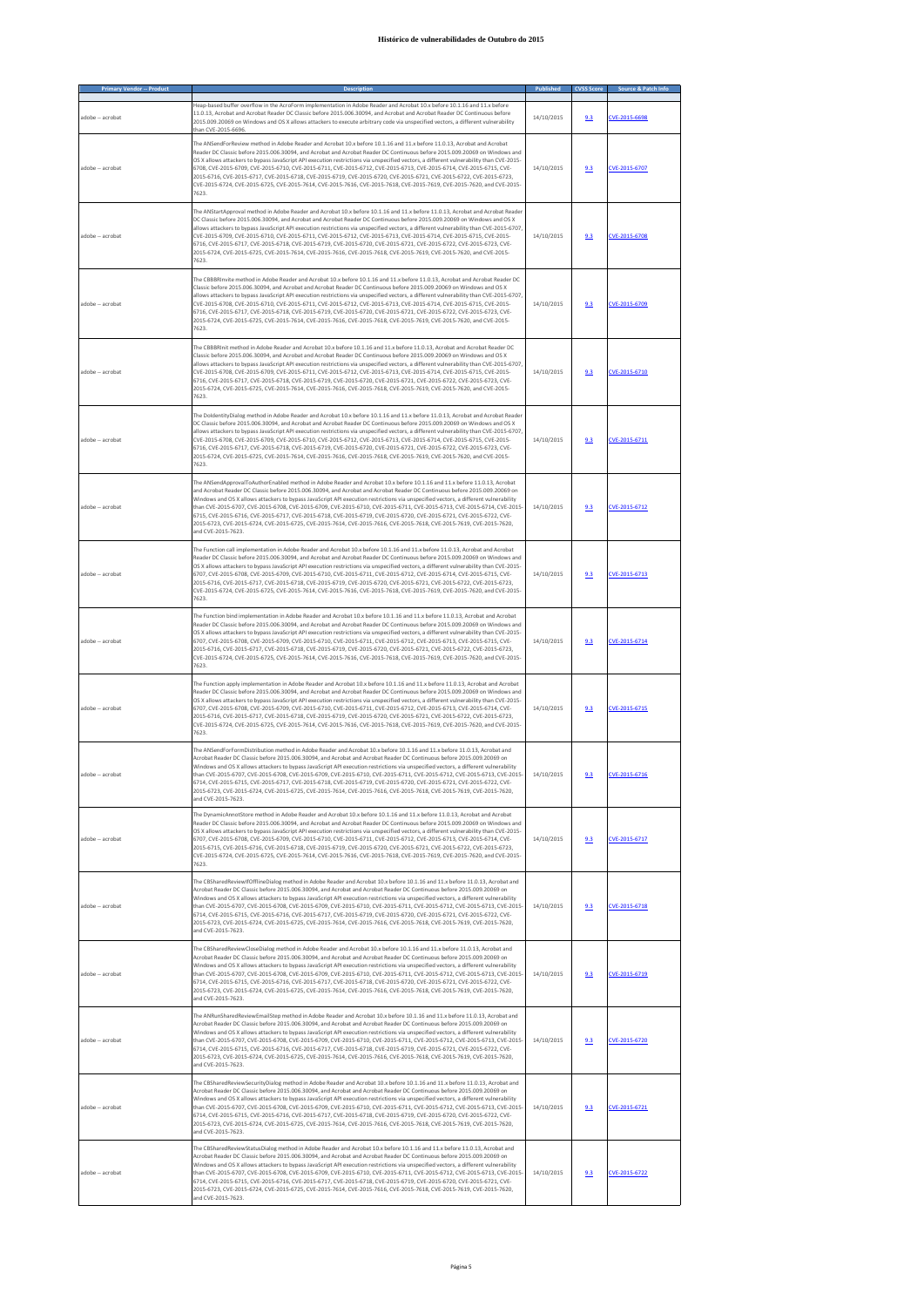| <b>Primary Vendor -- Product</b> | <b>Description</b>                                                                                                                                                                                                                                                                                                                                                                                                                                                                                                                                                                                                                                                                                                                                                                             | Published  | <b>CVSS Score</b> | Source & Patch Info |
|----------------------------------|------------------------------------------------------------------------------------------------------------------------------------------------------------------------------------------------------------------------------------------------------------------------------------------------------------------------------------------------------------------------------------------------------------------------------------------------------------------------------------------------------------------------------------------------------------------------------------------------------------------------------------------------------------------------------------------------------------------------------------------------------------------------------------------------|------------|-------------------|---------------------|
| adobe -- acrobat                 | The ANTrustPropagateAll method in Adobe Reader and Acrobat 10.x before 10.1.16 and 11.x before 11.0.13, Acrobat and Acrobat<br>Reader DC Classic before 2015.006.30094, and Acrobat and Acrobat Reader DC Continuous before 2015.009.20069 on Windows and<br>OS X allows attackers to bypass JavaScript API execution restrictions via unspecified vectors, a different vulnerability than CVE-2015-<br>6707, CVE-2015-6708, CVE-2015-6709, CVE-2015-6710, CVE-2015-6711, CVE-2015-6712, CVE-2015-6713, CVE-2015-6714, CVE-<br>2015-6715, CVE-2015-6716, CVE-2015-6717, CVE-2015-6718, CVE-2015-6719, CVE-2015-6720, CVE-2015-6721, CVE-2015-6722,<br>CVE-2015-6724, CVE-2015-6725, CVE-2015-7614, CVE-2015-7616, CVE-2015-7618, CVE-2015-7619, CVE-2015-7620, and CVE-2015-<br>7623.          | 14/10/2015 | 9.3               | CVE-2015-6723       |
| adobe -- acrobat                 | The ANSendForApproval method in Adobe Reader and Acrobat 10.x before 10.1.16 and 11.x before 11.0.13, Acrobat and Acrobat<br>Reader DC Classic before 2015.006.30094, and Acrobat and Acrobat Reader DC Continuous before 2015.009.20069 on Windows and<br>OS X allows attackers to bypass JavaScript API execution restrictions via unspecified vectors, a different vulnerability than CVE-2015-<br>6707, CVE-2015-6708, CVE-2015-6709, CVE-2015-6710, CVE-2015-6711, CVE-2015-6712, CVE-2015-6713, CVE-2015-6714, CVE-<br>2015-6715, CVE-2015-6716, CVE-2015-6717, CVE-2015-6718, CVE-2015-6719, CVE-2015-6720, CVE-2015-6721, CVE-2015-6722,<br>CVE-2015-6723, CVE-2015-6725, CVE-2015-7614, CVE-2015-7616, CVE-2015-7618, CVE-2015-7619, CVE-2015-7620, and CVE-2015-<br>7623.            | 14/10/2015 | 9.3               | CVE-2015-6724       |
| adobe -- acrobat                 | The ANSendForSharedReview method in Adobe Reader and Acrobat 10.x before 10.1.16 and 11.x before 11.0.13, Acrobat and<br>Acrobat Reader DC Classic before 2015.006.30094, and Acrobat and Acrobat Reader DC Continuous before 2015.009.20069 on<br>Windows and OS X allows attackers to bypass JavaScript API execution restrictions via unspecified vectors, a different vulnerability<br>than CVE-2015-6707, CVE-2015-6708, CVE-2015-6709, CVE-2015-6710, CVE-2015-6711, CVE-2015-6712, CVE-2015-6713, CVE-2015<br>6714, CVE-2015-6715, CVE-2015-6716, CVE-2015-6717, CVE-2015-6718, CVE-2015-6719, CVE-2015-6720, CVE-2015-6721, CVE-<br>2015-6722, CVE-2015-6723, CVE-2015-6724, CVE-2015-7614, CVE-2015-7616, CVE-2015-7618, CVE-2015-7619, CVE-2015-7620,<br>and CVE-2015-7623.          | 14/10/2015 | 9.3               | CVE-2015-6725       |
| adobe -- acrobat                 | Adobe Reader and Acrobat 10.x before 10.1.16 and 11.x before 11.0.13, Acrobat and Acrobat Reader DC Classic before<br>2015.006.30094, and Acrobat and Acrobat Reader DC Continuous before 2015.009.20069 on Windows and OS X allow attackers to<br>bypass JavaScript API execution restrictions and execute arbitrary commands via an app.launchURL call, a different vulnerability than<br>CVE-2015-6707, CVE-2015-6708, CVE-2015-6709, CVE-2015-6710, CVE-2015-6711, CVE-2015-6712, CVE-2015-6713, CVE-2015-<br>6714, CVE-2015-6715, CVE-2015-6716, CVE-2015-6717, CVE-2015-6718, CVE-2015-6719, CVE-2015-6720, CVE-2015-6721, CVE-<br>2015-6722, CVE-2015-6723, CVE-2015-6724, CVE-2015-6725, CVE-2015-7616, CVE-2015-7618, CVE-2015-7619, CVE-2015-7620,<br>and CVE-2015-7623.             | 14/10/2015 | 9.3               | CVE-2015-7614       |
| adobe -- acrobat                 | Use-after-free vulnerability in a SaveAs feature in Adobe Reader and Acrobat 10.x before 10.1.16 and 11.x before 11.0.13, Acrobat<br>and Acrobat Reader DC Classic before 2015.006.30094, and Acrobat and Acrobat Reader DC Continuous before 2015.009.20069 on<br>Windows and OS X allows attackers to execute arbitrary code via unspecified vectors, a different vulnerability than CVE-2015-5586,<br>CVE-2015-6683, CVE-2015-6684, CVE-2015-6687, CVE-2015-6688, CVE-2015-6689, CVE-2015-6690, CVE-2015-6691, CVE-2015-<br>7617. and CVE-2015-7621.                                                                                                                                                                                                                                        | 14/10/2015 | 9.3               | CVE-2015-7615       |
| adobe -- acrobat                 | The ANVerifyComments method in Adobe Reader and Acrobat 10.x before 10.1.16 and 11.x before 11.0.13, Acrobat and Acrobat<br>Reader DC Classic before 2015.006.30094, and Acrobat and Acrobat Reader DC Continuous before 2015.009.20069 on Windows and<br>OS X allows attackers to bypass JavaScript API execution restrictions via unspecified vectors, a different vulnerability than CVE-2015-<br>6707, CVE-2015-6708, CVE-2015-6709, CVE-2015-6710, CVE-2015-6711, CVE-2015-6712, CVE-2015-6713, CVE-2015-6714, CVE-<br>2015-6715, CVE-2015-6716, CVE-2015-6717, CVE-2015-6718, CVE-2015-6719, CVE-2015-6720, CVE-2015-6721, CVE-2015-6722,<br>CVE-2015-6723, CVE-2015-6724, CVE-2015-6725, CVE-2015-7614, CVE-2015-7618, CVE-2015-7619, CVE-2015-7620, and CVE-2015-<br>7623.             | 14/10/2015 | 9.3               | CVE-2015-7616       |
| adobe -- acrobat                 | Use-after-free vulnerability in Adobe Reader and Acrobat 10.x before 10.1.16 and 11.x before 11.0.13, Acrobat and Acrobat Reader<br>DC Classic before 2015.006.30094, and Acrobat and Acrobat Reader DC Continuous before 2015.009.20069 on Windows and OS X<br>allows attackers to execute arbitrary code by leveraging improper EScript exception handling, a different vulnerability than CVE-2015-<br>5586, CVE-2015-6683, CVE-2015-6684, CVE-2015-6687, CVE-2015-6688, CVE-2015-6689, CVE-2015-6690, CVE-2015-6691, CVE-<br>2015-7615, and CVE-2015-7621.                                                                                                                                                                                                                                 | 14/10/2015 | 9.3               | CVE-2015-7617       |
| adobe -- acrobat                 | The CBAutoConfigCommentRepository method in Adobe Reader and Acrobat 10.x before 10.1.16 and 11.x before 11.0.13, Acrobat<br>and Acrobat Reader DC Classic before 2015.006.30094, and Acrobat and Acrobat Reader DC Continuous before 2015.009.20069 on<br>Windows and OS X allows attackers to bypass JavaScript API execution restrictions via unspecified vectors, a different vulnerability<br>than CVE-2015-6707, CVE-2015-6708, CVE-2015-6709, CVE-2015-6710, CVE-2015-6711, CVE-2015-6712, CVE-2015-6713, CVE-2015-<br>6714, CVE-2015-6715, CVE-2015-6716, CVE-2015-6717, CVE-2015-6718, CVE-2015-6719, CVE-2015-6720, CVE-2015-6721, CVE-<br>2015-6722, CVE-2015-6723, CVE-2015-6724, CVE-2015-6725, CVE-2015-7614, CVE-2015-7616, CVE-2015-7619, CVE-2015-7620,<br>and CVE-2015-7623. | 14/10/2015 | 9.3               | CVE-2015-7618       |
| adobe -- acrobat                 | The ANShareFile2 method in Adobe Reader and Acrobat 10.x before 10.1.16 and 11.x before 11.0.13, Acrobat and Acrobat Reader DC<br>Classic before 2015.006.30094, and Acrobat and Acrobat Reader DC Continuous before 2015.009.20069 on Windows and OS X<br>allows attackers to bypass JavaScript API execution restrictions via unspecified vectors, a different vulnerability than CVE-2015-6707<br>CVE-2015-6708, CVE-2015-6709, CVE-2015-6710, CVE-2015-6711, CVE-2015-6712, CVE-2015-6713, CVE-2015-6714, CVE-2015-<br>6715, CVE-2015-6716, CVE-2015-6717, CVE-2015-6718, CVE-2015-6719, CVE-2015-6720, CVE-2015-6721, CVE-2015-6722, CVE-<br>2015-6723, CVE-2015-6724, CVE-2015-6725, CVE-2015-7614, CVE-2015-7616, CVE-2015-7618, CVE-2015-7620, and CVE-2015-<br>7623.                  | 14/10/2015 | 9.3               | CVE-2015-7619       |
| adobe -- acrobat                 | The ANSendForBrowserReview method in Adobe Reader and Acrobat 10.x before 10.1.16 and 11.x before 11.0.13, Acrobat and<br>Acrobat Reader DC Classic before 2015.006.30094, and Acrobat and Acrobat Reader DC Continuous before 2015.009.20069 on<br>Windows and OS X allows attackers to bypass JavaScript API execution restrictions via unspecified vectors, a different vulnerability<br>than CVE-2015-6707, CVE-2015-6708, CVE-2015-6709, CVE-2015-6710, CVE-2015-6711, CVE-2015-6712, CVE-2015-6713, CVE-2015-<br>6714, CVE-2015-6715, CVE-2015-6716, CVE-2015-6717, CVE-2015-6718, CVE-2015-6719, CVE-2015-6720, CVE-2015-6721, CVE-<br>2015-6722, CVE-2015-6723, CVE-2015-6724, CVE-2015-6725, CVE-2015-7614, CVE-2015-7616, CVE-2015-7618, CVE-2015-7619,<br>and CVF-2015-7623         | 14/10/2015 | 9.3               | CVE-2015-7620       |
| adobe -- acrobat                 | Use-after-free vulnerability in Adobe Reader and Acrobat 10.x before 10.1.16 and 11.x before 11.0.13, Acrobat and Acrobat Reader<br>DC Classic before 2015.006.30094, and Acrobat and Acrobat Reader DC Continuous before 2015.009.20069 on Windows and OS X<br>allows attackers to execute arbitrary code via a crafted U3D object, a different vulnerability than CVE-2015-5586, CVE-2015-6683,<br>CVE-2015-6684, CVE-2015-6687, CVE-2015-6688, CVE-2015-6689, CVE-2015-6690, CVE-2015-6691, CVE-2015-7615, and CVE-2015-<br>7617.                                                                                                                                                                                                                                                           | 14/10/2015 | 9.3               | CVE-2015-7621       |
| adobe -- acrobat                 | Adobe Reader and Acrobat 10.x before 10.1.16 and 11.x before 11.0.13, Acrobat and Acrobat Reader DC Classic before<br>2015.006.30094, and Acrobat and Acrobat Reader DC Continuous before 2015.009.20069 on Windows and OS X allow attackers to<br>execute arbitrary code or cause a denial of service (memory corruption) via unspecified vectors, a different vulnerability than CVE-<br>2015-6685, CVE-2015-6686, CVE-2015-6693, CVE-2015-6694, and CVE-2015-6695.                                                                                                                                                                                                                                                                                                                          | 14/10/2015 | 10.0              | CVE-2015-7622       |
| adobe -- acrobat                 | The ANAuthenticateResource method in Adobe Reader and Acrobat 10.x before 10.1.16 and 11.x before 11.0.13, Acrobat and<br>Acrobat Reader DC Classic before 2015.006.30094, and Acrobat and Acrobat Reader DC Continuous before 2015.009.20069 on<br>Windows and OS X allows attackers to bypass JavaScript API execution restrictions via unspecified vectors, a different vulnerability<br>than CVE-2015-6707, CVE-2015-6708, CVE-2015-6709, CVE-2015-6710, CVE-2015-6711, CVE-2015-6712, CVE-2015-6713, CVE-2015-<br>6714, CVE-2015-6715, CVE-2015-6716, CVE-2015-6717, CVE-2015-6718, CVE-2015-6719, CVE-2015-6720, CVE-2015-6721, CVE-<br>2015-6722, CVE-2015-6723, CVE-2015-6724, CVE-2015-6725, CVE-2015-7614, CVE-2015-7616, CVE-2015-7618, CVE-2015-7619,<br>and CVE-2015-7620.        | 14/10/2015 | 9.3               | CVE-2015-7623       |
| adobe -- air                     | Adobe Flash Player before 18.0.0.252 and 19.x before 19.0.0.207 on Windows and OS X and before 11.2.202.535 on Linux, Adobe AIR<br>before 19.0.0.213, Adobe AIR SDK before 19.0.0.213, and Adobe AIR SDK & Compiler before 19.0.0.213 allow attackers to execute<br>arbitrary code or cause a denial of service (memory corruption) via unspecified vectors, a different vulnerability than CVE-2015-<br>7626, CVE-2015-7627, CVE-2015-7630, CVE-2015-7633, and CVE-2015-7634.                                                                                                                                                                                                                                                                                                                 | 14/10/2015 | 10.0              | CVE-2015-7625       |
| adobe -- air                     | Adobe Flash Player before 18.0.0.252 and 19.x before 19.0.0.207 on Windows and OS X and before 11.2.202.535 on Linux. Adobe AIR<br>before 19.0.0.213, Adobe AIR SDK before 19.0.0.213, and Adobe AIR SDK & Compiler before 19.0.0.213 allow attackers to execute<br>arbitrary code or cause a denial of service (memory corruption) via unspecified vectors, a different vulnerability than CVE-2015-<br>7625, CVE-2015-7627, CVE-2015-7630, CVE-2015-7633, and CVE-2015-7634.                                                                                                                                                                                                                                                                                                                 | 14/10/2015 | 10.0              | CVE-2015-7626       |
| adobe -- air                     | Adobe Flash Player before 18.0.0.252 and 19.x before 19.0.0.207 on Windows and OS X and before 11.2.202.535 on Linux, Adobe AIR<br>before 19.0.0.213, Adobe AIR SDK before 19.0.0.213, and Adobe AIR SDK & Compiler before 19.0.0.213 allow attackers to execute<br>arbitrary code or cause a denial of service (memory corruption) via unspecified vectors, a different vulnerability than CVE-2015-<br>7625, CVE-2015-7626, CVE-2015-7630, CVE-2015-7633, and CVE-2015-7634.                                                                                                                                                                                                                                                                                                                 | 14/10/2015 | 10.0              | CVE-2015-7627       |
| adobe -- air                     | Use-after-free vulnerability in Adobe Flash Player before 18.0.0.252 and 19.x before 19.0.0.207 on Windows and OS X and before<br>11.2.202.535 on Linux, Adobe AIR before 19.0.0.213, Adobe AIR SDK before 19.0.0.213, and Adobe AIR SDK & Compiler before<br>19.0.0.213 allows attackers to execute arbitrary code via a TextFormat object with a crafted tabStops property, a different<br>vulnerability than CVE-2015-7631, CVE-2015-7643, and CVE-2015-7644.                                                                                                                                                                                                                                                                                                                               | 14/10/2015 | 9.3               | CVE-2015-7629       |
| adobe -- air                     | Adobe Flash Player before 18.0.0.252 and 19.x before 19.0.0.207 on Windows and OS X and before 11.2.202.535 on Linux, Adobe AIR<br>before 19.0.0.213, Adobe AIR SDK before 19.0.0.213, and Adobe AIR SDK & Compiler before 19.0.0.213 allow attackers to execute<br>arbitrary code or cause a denial of service (memory corruption) via unspecified vectors, a different vulnerability than CVE-2015-<br>7625, CVE-2015-7626, CVE-2015-7627, CVE-2015-7633, and CVE-2015-7634.                                                                                                                                                                                                                                                                                                                 | 14/10/2015 | 10.0              | CVE-2015-7630       |
| adobe -- air                     | Use-after-free vulnerability in Adobe Flash Player before 18.0.0.252 and 19.x before 19.0.0.207 on Windows and OS X and before<br>11.2.202.535 on Linux, Adobe AIR before 19.0.0.213, Adobe AIR SDK before 19.0.0.213, and Adobe AIR SDK & Compiler before<br>19.0.0.213 allows attackers to execute arbitrary code via a TextLine object with a crafted validity property, a different vulnerability<br>than CVE-2015-7629, CVE-2015-7643, and CVE-2015-7644.                                                                                                                                                                                                                                                                                                                                 | 14/10/2015 | 9.3               | CVE-2015-7631       |
| adobe -- air                     | Buffer overflow in Adobe Flash Player before 18.0.0.252 and 19.x before 19.0.0.207 on Windows and OS X and before 11.2.202.535<br>on Linux, Adobe AIR before 19.0.0.213, Adobe AIR SDK before 19.0.0.213, and Adobe AIR SDK & Compiler before 19.0.0.213 allows<br>attackers to execute arbitrary code via a Loader object with a crafted loaderBytes property.                                                                                                                                                                                                                                                                                                                                                                                                                                | 14/10/2015 | 9.3               | CVE-2015-7632       |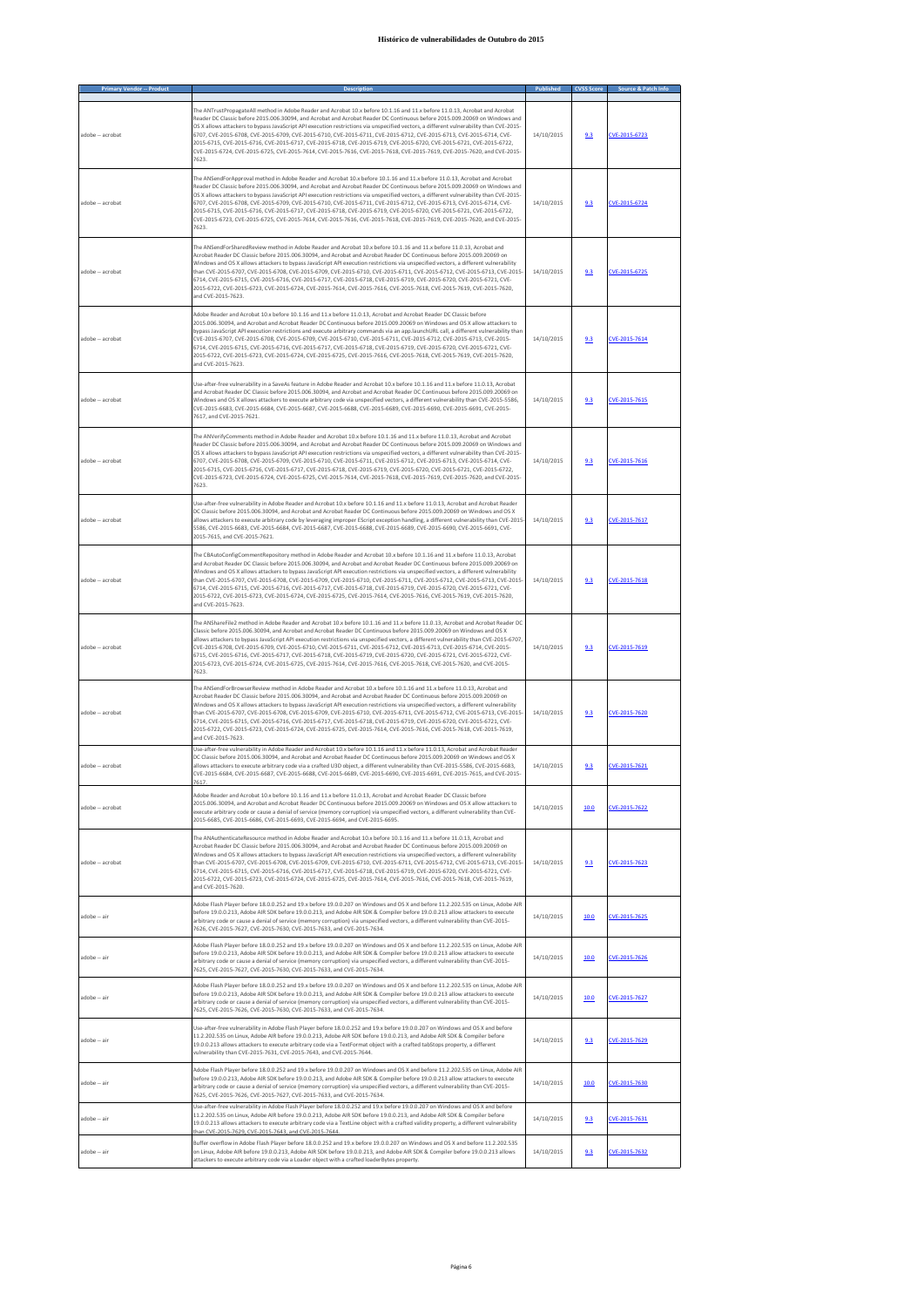| ary Vendor -- Produ                                    |                                                                                                                                                                                                                                                                                                                                                                                                                                                                                |            | <b>CVSS Scor</b> | Source & Patch In |
|--------------------------------------------------------|--------------------------------------------------------------------------------------------------------------------------------------------------------------------------------------------------------------------------------------------------------------------------------------------------------------------------------------------------------------------------------------------------------------------------------------------------------------------------------|------------|------------------|-------------------|
|                                                        |                                                                                                                                                                                                                                                                                                                                                                                                                                                                                |            |                  |                   |
| adobe -- air                                           | Adobe Flash Player before 18.0.0.252 and 19.x before 19.0.0.207 on Windows and OS X and before 11.2.202.535 on Linux, Adobe Alf<br>before 19.0.0.213, Adobe AIR SDK before 19.0.0.213, and Adobe AIR SDK & Compiler before 19.0.0.213 allow attackers to execute<br>arbitrary code or cause a denial of service (memory corruption) via unspecified vectors, a different vulnerability than CVE-2015-<br>7625, CVE-2015-7626, CVE-2015-7627, CVE-2015-7630, and CVE-2015-7634. | 14/10/2015 | 10.0             | CVE-2015-7633     |
| adobe -- air                                           | Adobe Flash Player before 18.0.0.252 and 19.x before 19.0.0.207 on Windows and OS X and before 11.2.202.535 on Linux, Adobe AIR<br>before 19.0.0.213, Adobe AIR SDK before 19.0.0.213, and Adobe AIR SDK & Compiler before 19.0.0.213 allow attackers to execute<br>arbitrary code or cause a denial of service (memory corruption) via unspecified vectors, a different vulnerability than CVE-2015-<br>7625, CVE-2015-7626, CVE-2015-7627, CVE-2015-7630, and CVE-2015-7633, | 14/10/2015 | 10.0             | CVE-2015-7634     |
| adobe -- air                                           | Use-after-free vulnerability in Adobe Flash Player before 18.0.0.252 and 19.x before 19.0.0.207 on Windows and OS X and before<br>11.2.202.535 on Linux, Adobe AIR before 19.0.0.213, Adobe AIR SDK before 19.0.0.213, and Adobe AIR SDK & Compiler before<br>19.0.0.213 allows attackers to execute arbitrary code via a Video object with a crafted deblocking property, a different vulnerability<br>than CVE-2015-7629, CVE-2015-7631, and CVE-2015-7644.                  | 14/10/2015 | 9.3              | CVE-2015-7643     |
| adobe -- air                                           | Use-after-free vulnerability in Adobe Flash Player before 18.0.0.252 and 19.x before 19.0.0.207 on Windows and OS X and before<br>11.2.202.535 on Linux. Adobe AIR before 19.0.0.213. Adobe AIR SDK before 19.0.0.213, and Adobe AIR SDK & Compiler before<br>19.0.0.213 allows attackers to execute arbitrary code via unspecified vectors, a different vulnerability than CVE-2015-7629, CVE-<br>2015-7631, and CVE-2015-7643.                                               | 14/10/2015 | 10.0             | CVE-2015-7644     |
| revive-adserver -- revive adserver                     | Revive Adserver before 3.2.2 allows remote attackers to perform unspecified actions by leveraging an unexpired session after the<br>user has been (1) deleted or (2) unlinked.                                                                                                                                                                                                                                                                                                 | 14/10/2015 | 7.5              | CVE-2015-7367     |
| revive-adserver -- revive adserver                     | The default Flash cross-domain policy (crossdomain.xml) in Revive Adserver before 3.2.2 does not restrict access cross domain<br>access, which allows remote attackers to conduct cross domain attacks via unspecified vectors.                                                                                                                                                                                                                                                | 14/10/2015 | 7.5              | CVE-2015-7369     |
| revive-adserver -- revive adserver                     | Directory traversal vulnerability in delivery-dev/al.php in Revive Adserver before 3.2.2 allows remote attackers to include and<br>execute arbitrary local files via a  (dot dot) in the layerstyle parameter.                                                                                                                                                                                                                                                                 | 14/10/2015 | 7.5              | CVE-2015-7372     |
| microsoft -- jscript                                   | The Microsoft (1) VBScript 5.7 and 5.8 and (2) JScript 5.7 and 5.8 engines, as used in Internet Explorer 8 through 11 and other<br>products, allow remote attackers to execute arbitrary code or cause a denial of service (memory corruption) via a crafted replace<br>operation with a JavaScript regular expression, aka "Scripting Engine Memory Corruption Vulnerability."                                                                                                | 13/10/2015 | 9.3              | CVE-2015-2482     |
| microsoft -- windows 10                                | Use-after-free vulnerability in Windows Shell in Microsoft Windows Vista SP2, Windows Server 2008 SP2 and R2 SP1, Windows 7<br>SP1, Windows 8, Windows 8.1, Windows Server 2012 Gold and R2, Windows RT Gold and 8.1, and Windows 10 allows remote<br>attackers to execute arbitrary code yia a crafted toolbar object, aka "Toolbar Use After Free Vulnerability,"                                                                                                            | 13/10/2015 | 9.3              | CVE-2015-2515     |
| microsoft -- windows 7                                 | Use-after-free vulnerability in the Tablet Input Band in Windows Shell in Microsoft Windows Vista SP2 and Windows 7 SP1 allows<br>remote attackers to execute arbitrary code via a crafted web site, aka "Microsoft Tablet Input Band Use After Free Vulnerability.'                                                                                                                                                                                                           | 13/10/2015 | 9.3              | CVE-2015-2548     |
| microsoft -- windows_10                                | The kernel in Microsoft Windows Vista SP2, Windows Server 2008 SP2 and R2 SP1, Windows 7 SP1, Windows 8, Windows 8.1,<br>Windows Server 2012 Gold and R2, Windows RT Gold and 8.1, and Windows 10 allows local users to gain privileges via a crafted<br>application, aka "Windows Kernel Memory Corruption Vulnerability."                                                                                                                                                    | 13/10/2015 | 7.2              | CVE-2015-2549     |
| microsoft -- windows 10                                | The kernel in Microsoft Windows Vista SP2, Windows Server 2008 SP2 and R2 SP1, Windows 7 SP1, Windows 8, Windows 8.1,<br>Windows Server 2012 Gold and R2, Windows RT Gold and 8.1, and Windows 10 allows local users to gain privileges via a crafted<br>application, aka "Windows Elevation of Privilege Vulnerability.                                                                                                                                                       | 13/10/2015 | 7.2              | CVE-2015-2550     |
| microsoft -- windows 10                                | The kernel in Microsoft Windows Vista SP2, Windows Server 2008 SP2 and R2 SP1, Windows 7 SP1, Windows 8, Windows 8.1,<br>Windows Server 2012 Gold and R2, Windows RT Gold and 8.1, and Windows 10 mishandles junctions during mountpoint creation,<br>which makes it easier for local users to gain privileges by leveraging certain sandbox access, aka "Windows Mount Point Elevation of<br>Privilege Vulnerability                                                          | 13/10/2015 | 7.2              | CVE-2015-2553     |
| microsoft -- windows 10                                | The kernel in Microsoft Windows 8. Windows 8.1, Windows Server 2012 Gold and R2, Windows RT Gold and 8.1, and Windows 10<br>allows local users to gain privileges via a crafted application, aka "Windows Object Reference Elevation of Privilege Vulnerability."                                                                                                                                                                                                              | 13/10/2015 | 7.2              | CVE-2015-2554     |
| microsoft -- excel                                     | Use-after-free vulnerability in Microsoft Excel 2010 SP2, Excel 2013 SP1, Excel 2013 RT SP1, Excel 2016, Excel for Mac 2011, Excel<br>2016 for Mac, and Excel Services on SharePoint Server 2010 SP2 and 2013 SP1 allows remote attackers to execute arbitrary code via<br>a crafted calculatedColumnFormula object in an Office document, aka "Microsoft Office Memory Corruption Vulnerability."                                                                             | 13/10/2015 | 9.3              | CVE-2015-2555     |
| microsoft -- visio                                     | Buffer overflow in Microsoft Visio 2007 SP3 and 2010 SP2 allows remote attackers to execute arbitrary code via crafted UML data in<br>an Office document, aka "Microsoft Office Memory Corruption Vulnerability."                                                                                                                                                                                                                                                              | 13/10/2015 | 9.3              | CVE-2015-2557     |
| microsoft -- excel                                     | Use-after-free vulnerability in Microsoft Excel 2007 SP3, Excel 2010 SP2, Excel 2013 SP1, Excel 2013 RT SP1, Excel 2016, Excel for Mac<br>2011, Excel 2016 for Mac, Excel Viewer, Office Compatibility Pack SP3, and Excel Services on SharePoint Server 2007 SP3, 2010 SP2,<br>and 2013 SP1 allows remote attackers to execute arbitrary code via a long fileVersion element in an Office document, aka "Microsoft<br>Office Memory Corruption Vulnerability."                | 13/10/2015 | 9.3              | CVE-2015-2558     |
| microsoft -- internet explorer                         | Use-after-free vulnerability in the CWindow object implementation in Microsoft Internet Explorer 11 allows remote attackers to<br>execute arbitrary code or cause a denial of service (memory corruption) via a crafted web site, aka "Internet Explorer Memory<br>Corruption Vulnerability.'                                                                                                                                                                                  | 13/10/2015 | 9.3              | CVE-2015-6042     |
| microsoft -- internet explorer                         | Microsoft Internet Explorer 7 through 11 allows remote attackers to execute arbitrary code or cause a denial of service (memory<br>corruption) via a crafted web site, aka "Internet Explorer Memory Corruption Vulnerability," a different vulnerability than CVE-2015-<br>6049.                                                                                                                                                                                              | 13/10/2015 | 9.3              | CVE-2015-6048     |
| microsoft -- internet explorer                         | Microsoft Internet Explorer 7 through 11 allows remote attackers to execute arbitrary code or cause a denial of service (memory<br>corruption) via a crafted web site, aka "Internet Explorer Memory Corruption Vulnerability," a different vulnerability than CVE-2015<br>6048                                                                                                                                                                                                | 13/10/2015 | 9.3              | CVE-2015-6049     |
| microsoft -- internet explorer                         | Microsoft Internet Explorer 10 allows remote attackers to execute arbitrary code or cause a denial of service (memory corruption)<br>via a crafted web site, aka "Internet Explorer Memory Corruption Vulnerability.'                                                                                                                                                                                                                                                          | 13/10/2015 | 9.3              | CVE-2015-6050     |
| microsoft -- jscript                                   | The Microsoft (1) VBScript 5.7 and 5.8 and (2) JScript 5.7 and 5.8 engines, as used in Internet Explorer 8 through 11 and other<br>products, allow remote attackers to execute arbitrary code or cause a denial of service (memory corruption) via crafted Filter<br>ents, aka "Scripting Engine Memory Corruption Vulnerability."                                                                                                                                             | 13/10/2015 | 9.3              | CVE-2015-6055     |
| microsoft -- jscript                                   | The (1) JScript and (2) VBScript engines in Microsoft Internet Explorer 9 through 11 allow remote attackers to execute arbitrary code<br>or cause a denial of service (memory corruption) via a crafted web site, aka "Scripting Engine Memory Corruption Vulnerability.                                                                                                                                                                                                       | 13/10/2015 | 9.3              | CVE-2015-6056     |
| cisco -- aironet_access_point_software                 | Cisco Aironet 1850 access points with software 8.1(112.4) allow local users to gain privileges via crafted CLI commands, aka Bug ID<br>CSCuv79694.                                                                                                                                                                                                                                                                                                                             | 12/10/2015 | 7.2              | CVE-2015-6315     |
| cybozu -- garoon                                       | Cybozu Garoon 3.x through 3.7.5 and 4.x through 4.0.3 allows remote authenticated users to execute arbitrary PHP code via<br>unspecified vectors, aka CyVDB-863 and CyVDB-867.                                                                                                                                                                                                                                                                                                 | 12/10/2015 | 8.5              | CVE-2015-5646     |
| cybozu -- garoon                                       | The RSS Reader component in Cybozu Garoon 3.x through 3.7.5 and 4.x through 4.0.3 allows remote authenticated users to execute<br>arbitrary PHP code via unspecified vectors, aka CyVDB-866                                                                                                                                                                                                                                                                                    | 12/10/2015 | 8.5              | CVE-2015-5647     |
| vmware -- vcenter_server                               | The JMX RMI service in VMware vCenter Server 5.0 before u3e, 5.1 before u3b, 5.5 before u3, and 6.0 before u1 does not restrict<br>registration of MBeans, which allows remote attackers to execute arbitrary code via the RMI protocol.                                                                                                                                                                                                                                       | 12/10/2015 | 10.0             | CVE-2015-2342     |
| emc -- rsa web threat detection                        | EMC RSA Web Threat Detection before 5.1 SP1 allows local users to obtain root privileges by leveraging access to a service account<br>and writing commands to a service configuration file.                                                                                                                                                                                                                                                                                    | 11/10/2015 | 7.2              | CVE-2015-4548     |
| google -- chrome                                       | bindings/core/v8/V8DOMWrapper.h in Blink, as used in Google Chrome before 45.0.2454.101, does not perform a rethrow action to<br>propagate information about a cross-context exception, which allows remote attackers to bypass the Same Origin Policy via a crafted<br>HTML document containing an IFRAME element.                                                                                                                                                            | 11/10/2015 | 7.5              | CVE-2015-1303     |
| google -- chrome                                       | object-observe.js in Google V8, as used in Google Chrome before 45.0.2454.101, does not properly restrict method calls on access-<br>checked objects, which allows remote attackers to bypass the Same Origin Policy via a (1) observe or (2) getNotifier call.                                                                                                                                                                                                                | 11/10/2015 | 7.5              | CVE-2015-1304     |
| icu project --<br>international_components_for_unicode | Unspecified vulnerability in International Components for Unicode (ICU) before 53.1.0, as used in Apple OS X before 10.11 and<br>watchOS before 2, has unknown impact and attack vectors.                                                                                                                                                                                                                                                                                      | 09/10/2015 | 10.0             | CVE-2015-5922     |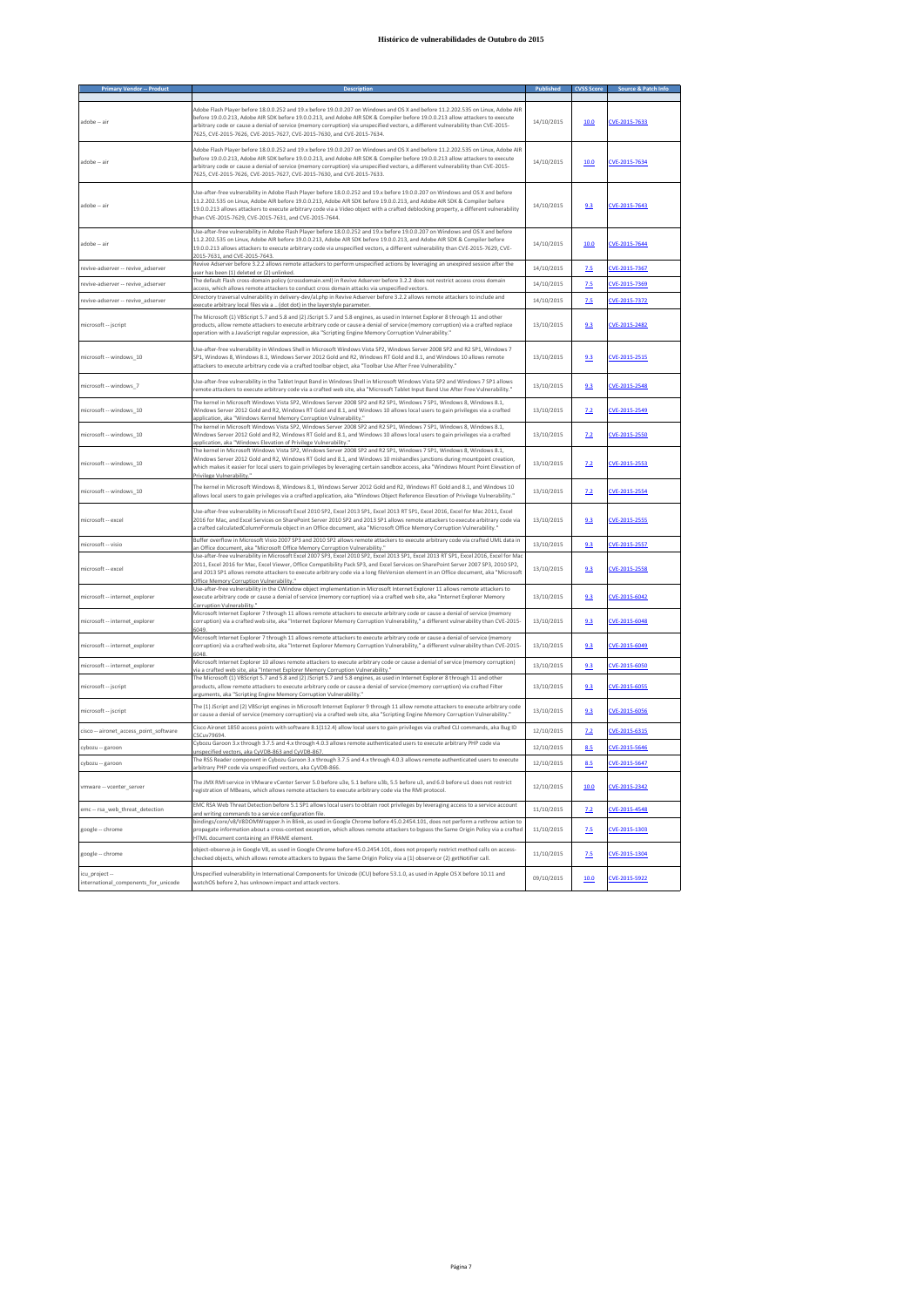| <b>Primary Vendor -- Product</b>       | Semana 05/10/2015<br><b>Description</b>                                                                                                                                                                                                                                                                                                                                                |            | <b>CVSS Score</b> | Source & Patch Info |
|----------------------------------------|----------------------------------------------------------------------------------------------------------------------------------------------------------------------------------------------------------------------------------------------------------------------------------------------------------------------------------------------------------------------------------------|------------|-------------------|---------------------|
|                                        | The Safari Extensions implementation in Apple Safari before 9 does not require user confirmation before replacing an installed                                                                                                                                                                                                                                                         |            |                   |                     |
| apple -- safari                        | extension, which has unspecified impact and attack vectors.<br>The Intel Graphics Driver component in Apple OS X before 10.11 allows local users to gain privileges or cause a denial of service                                                                                                                                                                                       | 09/10/2015 | 10.0              | CVE-2015-5780       |
| apple -- mac os x                      | memory corruption) via unspecified vectors, a different vulnerability than CVE-2015-5877.<br>The Login Window component in Apple OS X before 10.11 does not ensure that the screen is locked at the intended time, which                                                                                                                                                               | 09/10/2015 | 7.2               | CVE-2015-5830       |
| apple -- mac_os_x                      | allows physically proximate attackers to obtain access by visiting an unattended workstation.                                                                                                                                                                                                                                                                                          | 09/10/2015 | 2.2               | CVE-2015-5833       |
| apple -- mac os x                      | IOHIDFamily in Apple OS X before 10.11 allows attackers to execute arbitrary code in a privileged context or cause a denial of service<br>nemory corruption) via a crafted app                                                                                                                                                                                                         | 09/10/2015 | 9.3               | CVE-2015-5866       |
| apple -- mac_os_x                      | IOGraphics in Apple OS X before 10.11 allows local users to gain privileges or cause a denial of service (memory corruption) via<br>unspecified vectors, a different vulnerability than CVE-2015-5872, CVE-2015-5873, and CVE-2015-5890.                                                                                                                                               | 09/10/2015 | 7.2               | CVE-2015-5871       |
| apple -- mac_os_x                      | IOGraphics in Apple OS X before 10.11 allows local users to gain privileges or cause a denial of service (memory corruption) via<br>unspecified vectors, a different vulnerability than CVE-2015-5871, CVE-2015-5873, and CVE-2015-5890.                                                                                                                                               | 09/10/2015 | 7.2               | CVE-2015-5872       |
| apple $-$ mac os $x$                   | IOGraphics in Apple OS X before 10.11 allows local users to gain privileges or cause a denial of service (memory corruption) via<br>unspecified vectors, a different vulnerability than CVE-2015-5871, CVE-2015-5872, and CVE-2015-5890.                                                                                                                                               | 09/10/2015 | 7.2               | CVE-2015-5873       |
| apple -- mac_os_x                      | The Intel Graphics Driver component in Apple OS X before 10.11 allows local users to gain privileges or cause a denial of service<br>memory corruption) via unspecified vectors, a different vulnerability than CVE-2015-5830                                                                                                                                                          | 09/10/2015 | 7.2               | CVE-2015-5877       |
| apple -- mac_os_x                      | The TLS Handshake Protocol implementation in Secure Transport in Apple OS X before 10.11 accepts a Certificate Request message<br>within a session in which no Server Key Exchange message has been sent, which allows remote attackers to have an unspecified<br>impact via crafted TLS data.                                                                                         | 09/10/2015 | 10.0              | CVE-2015-5887       |
| apple -- mac_os_x                      | The Install Framework Legacy component in Apple OS X before 10.11 allows local users to obtain root privileges via vectors involving<br>a privileged executable file.                                                                                                                                                                                                                  | 09/10/2015 | 7.2               | CVE-2015-5888       |
| apple -- mac os x                      | rsh in the remote_cmds component in Apple OS X before 10.11 allows local users to obtain root privileges via vectors involving                                                                                                                                                                                                                                                         | 09/10/2015 | 7.2               | CVE-2015-5889       |
| apple -- mac_os x                      | environment variables<br>IOGraphics in Apple OS X before 10.11 allows local users to gain privileges or cause a denial of service (memory corruption) via                                                                                                                                                                                                                              | 09/10/2015 | 7.2               | CVE-2015-5890       |
|                                        | unspecified vectors, a different vulnerability than CVE-2015-5871, CVE-2015-5872, and CVE-2015-5873.<br>The SMB implementation in the kernel in Apple OS X before 10.11 allows local users to gain privileges or cause a denial of service                                                                                                                                             |            |                   |                     |
| apple -- mac_os_x                      | memory corruption) via unspecified vectors.<br>The protected range register in the EFI component in Apple OS X before 10.11 has an incorrect value, which allows attackers to cause                                                                                                                                                                                                    | 09/10/2015 | 7.2               | CVE-2015-5891       |
| apple -- mac_os_x                      | a denial of service (boot failure) via a crafted app that writes to an unintended address.                                                                                                                                                                                                                                                                                             | 09/10/2015 | 7.1               | CVE-2015-5900       |
| apple -- watch_os                      | GasGauge in Apple watchOS before 2 allows local users to gain privileges or cause a denial of service (memory corruption) via<br>unspecified vectors, a different vulnerability than CVE-2015-5919.                                                                                                                                                                                    | 09/10/2015 | 7.2               | CVE-2015-5918       |
| apple -- watch os                      | GasGauge in Apple watchOS before 2 allows local users to gain privileges or cause a denial of service (memory corruption) via<br>unspecified vectors, a different vulnerability than CVE-2015-5918.                                                                                                                                                                                    | 09/10/2015 | 2.2               | CVE-2015-5919       |
| konicaminolta -- ftp_utility           | Buffer overflow in Konica Minolta FTP Utility 1.0 allows remote attackers to execute arbitrary code or cause a denial of service<br>pplication crash) via a long USER command                                                                                                                                                                                                          | 09/10/2015 | 2.5               | CVE-2015-7767       |
| konicaminolta -- ftp_utility           | Buffer overflow in Konica Minolta FTP Utility 1.0 allows remote attackers to execute arbitrary code via a long CWD command.                                                                                                                                                                                                                                                            | 09/10/2015 | 7.5               | CVE-2015-7768       |
| zohocorp -- manageengine_opmanager     | ZOHO ManageEngine OpManager 11.5 build 11600 and earlier uses a hardcoded password of "plugin" for the IntegrationUser<br>account, which allows remote authenticated users to obtain administrator access by leveraging knowledge of this password.                                                                                                                                    | 09/10/2015 | 9.0               | CVE-2015-7765       |
|                                        |                                                                                                                                                                                                                                                                                                                                                                                        |            |                   |                     |
| zohocorp -- manageengine_opmanager     | PGSQL:SubmitQuery.do in ZOHO ManageEngine OpManager 11.6, 11.5, and earlier allows remote administrators to bypass SQL<br>query restrictions via a comment in the query to api/json/admin/SubmitQuery, as demonstrated by "INSERT/**/INTO."<br>Cybozu Garoon 3.x through 3.7.5 and 4.x through 4.0.3 mishandles authentication requests, which allows remote authenticated             | 09/10/2015 | 9.0               | CVE-2015-7766       |
| cybozu -- garoon                       | users to conduct LDAP injection attacks, and consequently bypass intended login restrictions or obtain sensitive information, by<br>everaging certain group-administration privileges.                                                                                                                                                                                                 | 08/10/2015 | 7.0               | CVE-2015-5649       |
| cisco -- von client                    | Cisco VPN Client 5.x through 5.0.07.0440 uses weak permissions for vpnclient.ini, which allows local users to gain privileges by<br>entering an arbitrary program name in the Command field of the ApplicationLauncher section.                                                                                                                                                        | 06/10/2015 | 7.2               | CVE-2015-7600       |
| google -- android                      | libstagefright in Android before 5.1.1 LMY48T allows remote attackers to execute arbitrary code or cause a denial of service<br>memory corruption) via a crafted media file, aka internal bug 21335999.                                                                                                                                                                                | 06/10/2015 | 10.0              | VE-2015-3823        |
| google -- android                      | The Runtime subsystem in Android before 5.1.1 LMY48T allows attackers to gain privileges via a crafted application, as demonstrated                                                                                                                                                                                                                                                    | 06/10/2015 | 9.3               | CVE-2015-3865       |
| google -- android                      | by obtaining Signature or SignatureOrSystem access, aka internal bug 23050463.<br>libstagefright in Android before 5.1.1 LMY48T allows remote attackers to execute arbitrary code or cause a denial of service                                                                                                                                                                         | 06/10/2015 | 10.0              | CVE-2015-3867       |
| google -- android                      | memory corruption) via a crafted media file, aka internal bug 23213430.<br>libstagefright in Android before 5.1.1 LMY48T allows remote attackers to execute arbitrary code or cause a denial of service                                                                                                                                                                                | 06/10/2015 | 10.0              | CVE-2015-3868       |
| google -- android                      | (memory corruption) via a crafted media file, aka internal bug 23270724.<br>libstagefright in Android before 5.1.1 LMY48T allows remote attackers to execute arbitrary code or cause a denial of service                                                                                                                                                                               | 06/10/2015 | 10.0              | CVE-2015-3869       |
|                                        | memory corruption) via a crafted media file, aka internal bug 23036083.<br>libstagefright in Android before 5.1.1 LMY48T allows remote attackers to execute arbitrary code or cause a denial of service                                                                                                                                                                                |            |                   |                     |
| google -- android                      | (memory corruption) via a crafted media file, aka internal bug 22771132.<br>libstagefright in Android before 5.1.1 LMY48T allows remote attackers to execute arbitrary code or cause a denial of service                                                                                                                                                                               | 06/10/2015 | 10.0              | CVE-2015-3870       |
| google -- android                      | memory corruption) via a crafted media file, aka internal bug 23031033.<br>libstagefright in Android before 5.1.1 LMY48T allows remote attackers to execute arbitrary code or cause a denial of service                                                                                                                                                                                | 06/10/2015 | 10.0              | CVE-2015-3871       |
| google -- android                      | (memory corruption) via a crafted media file, aka internal bug 23346388.                                                                                                                                                                                                                                                                                                               | 06/10/2015 | 10.0              | CVE-2015-3872       |
| google -- android                      | libstagefright in Android before 5.1.1 LMY48T allows remote attackers to execute arbitrary code or cause a denial of service<br>(memory corruption) via a crafted media file, aka internal bugs 23016072, 23248776, 23247055, 22845824, 22008959, 21814993,<br>21048776, 20718524, 20674674, 22388975, 20674086, 21443020, and 22077698, a different vulnerability than CVE-2015-7716. | 06/10/2015 | 10.0              | CVE-2015-3873       |
| google -- android                      | The Sonivox components in Android before 5.1.1 LMY48T allow remote attackers to execute arbitrary code or cause a denial of<br>service (memory corruption) via a crafted media file, aka internal bugs 23335715, 23307276, and 23286323.                                                                                                                                               | 06/10/2015 | 10.0              | CVE-2015-3874       |
| google -- android                      | libutils in Android before 5.1.1 LMY48T allows remote attackers to execute arbitrary code or cause a denial of service (memory                                                                                                                                                                                                                                                         | 06/10/2015 | 10.0              | CVE-2015-3875       |
| google -- android                      | corruption) via a crafted audio file, aka internal bug 22952485.<br>Skia, as used in Android before 5.1.1 LMY48T, allows remote attackers to execute arbitrary code or cause a denial of service (memory                                                                                                                                                                               | 06/10/2015 | 10.0              | CVE-2015-3877       |
| google -- android                      | corruption) via a crafted media file, aka internal bug 20723696.<br>Media Player Framework in Android before 5.1.1 LMY48T allows attackers to gain privileges via a crafted application, aka internal                                                                                                                                                                                  | 06/10/2015 | 9.3               | CVE-2015-3879       |
| google -- android                      | pug 23223325<br>mediaserver in Android before 5.1.1 LMY48T allows attackers to gain privileges via a crafted application, aka internal bugs 20731946                                                                                                                                                                                                                                   | 06/10/2015 | 9.3               | CVE-2015-6596       |
|                                        | and 20719651, a different vulnerability than CVE-2015-7717.<br>libstagefright in Android before 5.1.1 LMY48T allows remote attackers to execute arbitrary code or cause a denial of service                                                                                                                                                                                            |            |                   |                     |
| google -- android                      | (memory corruption) via a crafted media file, aka internal bug 23306638.<br>libstagefright in Android before 5.1.1 LMY48T allows remote attackers to execute arbitrary code or cause a denial of service                                                                                                                                                                               | 06/10/2015 | 10.0              | CVE-2015-6598       |
| google -- android                      | (memory corruption) via a crafted media file, aka internal bug 23416608.<br>libstagefright in Android before 5.1.1 LMY48T allows remote attackers to execute arbitrary code or cause a denial of service                                                                                                                                                                               | 06/10/2015 | 10.0              | CVE-2015-6599       |
| google -- android                      | (memory corruption) via a crafted media file, aka internal bug 22882938.<br>libstagefright in Android before 5.1.1 LMY48T allows remote attackers to execute arbitrary code or cause a denial of service                                                                                                                                                                               | 06/10/2015 | 10.0              | CVE-2015-6600       |
| google -- android                      | (memory corruption) via a crafted media file, aka internal bug 22935234.                                                                                                                                                                                                                                                                                                               | 06/10/2015 | 10.0              | CVE-2015-6601       |
| google -- android                      | libstagefright in Android before 5.1.1 LMY48T allows remote attackers to execute arbitrary code or cause a denial of service<br>(memory corruption) via a crafted media file, aka internal bug 23227354.                                                                                                                                                                               | 06/10/2015 | 10.0              | CVE-2015-6603       |
| google -- android                      | libstagefright in Android before 5.1.1 LMY48T allows remote attackers to execute arbitrary code or cause a denial of service<br>(memory corruption) via a crafted media file, aka internal bug 23129786.                                                                                                                                                                               | 06/10/2015 | 10.0              | CVE-2015-6604       |
| google -- android                      | The Secure Element Evaluation Kit (aka SEEK or SmartCard API) plugin in Android before 5.1.1 LMY48T allows attackers to gain<br>privileges via a crafted application, as demonstrated by obtaining Signature or SignatureOrSystem access, aka internal bug<br>22301786                                                                                                                 | 06/10/2015 | 9.3               | CVE-2015-6606       |
| google -- android                      | libstagefright in Android 5.x before 5.1.1 LMY48T allows remote attackers to execute arbitrary code or cause a denial of service<br>(memory corruption) via a crafted media file, aka internal bug 20721050, a different vulnerability than CVE-2015-3873.                                                                                                                             | 06/10/2015 | 10.0              | CVE-2015-7716       |
| google -- android                      | mediaserver in Android 5.x before 5.1.1 LMY48T and 6.0 before 2015-10-01 allows attackers to gain privileges via a crafted                                                                                                                                                                                                                                                             | 06/10/2015 | 9.3               | CVE-2015-7717       |
| anchorcms -- anchor_cms                | application, aka internal bug 19573085, a different vulnerability than CVE-2015-6596.<br>system/session/drivers/cookie.php in Anchor CMS 0.9.x allows remote attackers to conduct PHP object injection attacks and execute<br>arbitrary PHP code via a crafted serialized object in a cookie                                                                                           | 05/10/2015 | 2.5               | CVE-2015-5687       |
|                                        | The arkeiad daemon in the Arkeia Backup Agent in Western Digital Arkeia 11.0.12 and earlier allows remote attackers to bypass                                                                                                                                                                                                                                                          |            |                   |                     |
| arkeia -- western_digital_arkeia       | authentication and execute arbitrary commands via a series of crafted requests involving the ARKFS EXEC CMD operation.<br>Algorithmic complexity vulnerability in Address.pm in the Email-Address module 1.908 and earlier for Perl allows remote attackers to                                                                                                                         | 05/10/2015 | 10.0              | CVE-2015-7709       |
| email-address_project -- email-address | cause a denial of service (CPU consumption) via a crafted string containing a list of e-mail addresses in conjunction with parenthesis<br>characters that can be associated with nested comments. NOTE: the default configuration in 1.908 mitigates this vulnerability but<br>misparses certain realistic comments                                                                    | 05/10/2015 | 7.8               | CVE-2015-7686       |
| freeswitch -- freeswitch               | Heap-based buffer overflow in the parse_string function in libs/esl/src/esl_json.c in FreeSWITCH before 1.4.23 and 1.6.x before 1.6.2<br>allows remote attackers to execute arbitrary code via a trailing \u in a json string to cJSON Parse.                                                                                                                                          | 05/10/2015 | <b>7.5</b>        | CVE-2015-7392       |

# **Semana 05/10/2015**